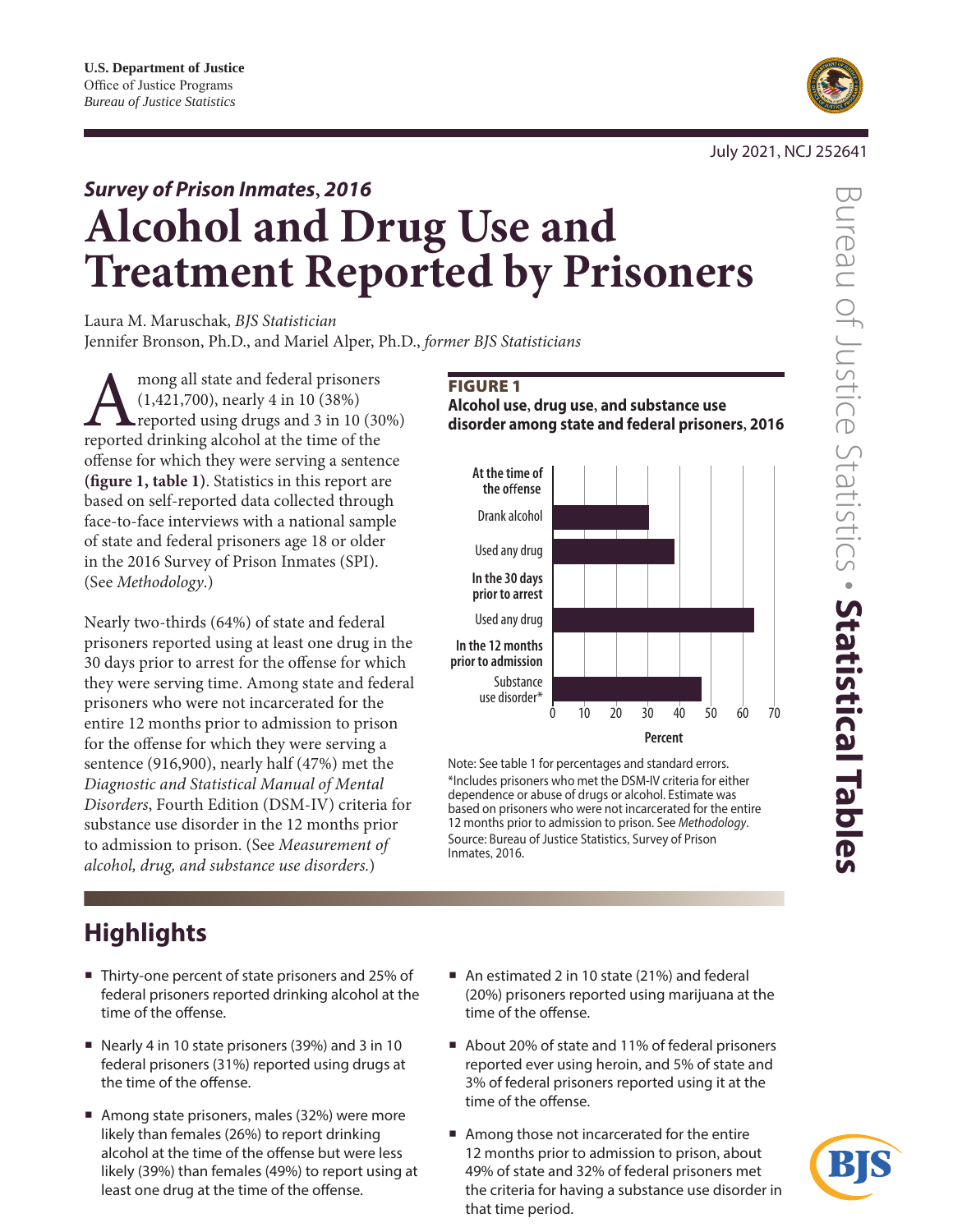## Other key findings

### **Alcohol and drug use**

- About 9 in 10 state (91%) and federal (88%) prisoners reported ever drinking alcohol **(table 2)**.
- Ninety percent of state and 81% of federal prisoners reported ever using at least one drug in their lifetime **(table 3)**.
- Sixty-five percent of state and 53% of federal prisoners reported using at least one drug during the 30 days prior to arrest.
- An estimated 87% of state and 75% of federal prisoners reported ever using marijuana in their lifetime.
- An estimated 1 in 10 state prisoners reported using methamphetamine (11%) or cocaine (9%) or had been misusing prescription drugs (9%) at the time of the offense for which they were imprisoned.
- Among federal prisoners, 8% reported using methamphetamine at the time of the offense, while 6% reported using cocaine and 6% reported misusing prescription drugs.

### **Alcohol and drug use, by prisoner characteristics**

- Among state prisoners, about 3 in 10 whites (31%), blacks (30%), and Hispanics (33%) reported drinking alcohol at the time of the offense **(table 4)**.
- An estimated 24% of state prisoners ages 18 to 24 reported drinking alcohol at the time of the offense, compared to 37% of those ages 45 to 54 and 55 to 64.
- State prisoners sentenced for a violent (34%) offense were more likely to report drinking alcohol at the time of the offense than those sentenced for a property (24%) or drug (22%) offense.
- Hispanics in state (36%) and federal (20%) prison were less likely than whites in state (45%) and federal (40%) prison to report using at least one drug at the time of the offense.
- State prisoners serving time for a drug  $(55%)$  or a property (49%) offense were more likely than those serving time for a violent offense (35%) to report using drugs at the time of the offense.
- State prisoners serving time for a violent (35%) offense were less likely than those serving time for a drug (55%) or a property (49%) offense to report using drugs at the time of the offense.
- Twenty-nine percent of females and 24% of males in federal prison reported drinking alcohol at the time of the offense **(table 5)**.
- Among federal prisoners, an estimated 31% of whites, 28% of blacks, and 15% of Hispanics reported drinking alcohol at the time of the offense.
- A quarter of federal prisoners sentenced for a violent (25%) or drug (26%) offense reported drinking alcohol at the time of the offense, compared to 4 in 10 sentenced for a property offense (41%).
- Thirty-seven percent of female and 31% of male federal prisoners reported using at least one drug at the time of the offense for which they were serving time.
- Federal prisoners ages 18 to 24 (38%) were about four times as likely as prisoners age 65 or older (9%) to report using drugs at the time of the offense.
- About 3 in 10 federal prisoners serving time for a violent offense (29%) reported using drugs at the time of the offense, compared to about 4 in 10 serving time for a drug offense (38%).

### **Alcohol, drug, and substance use disorder**

- Among state prisoners, 40% met the criteria for having a drug use disorder and 21% met the criteria for having an alcohol use disorder in the 12 months prior to admission to prison **(table 6)**. 1
- Among federal prisoners, 23% met the criteria for having a drug use disorder and 15% met the criteria for having an alcohol use disorder in the 12 months prior to admission to prison.
- Female state prisoners (58%) were more likely than male state prisoners (48%) to have met the criteria for having a substance use disorder in the 12 months prior to admission to prison.
- Among state prisoners, whites (58%) were more likely than blacks (39%) and Hispanics (46%) to have met the criteria for having a substance use disorder in the 12 months prior to admission to prison.
- An estimated 40% of white federal prisoners, compared to 32% of black and 26% of Hispanic federal prisoners, met the criteria for having a substance use disorder in the 12 months prior to admission to prison.
- Property (59%), drug (56%), and public-order (52%) offenders in state prison were more likely than violent offenders (42%) to have met the criteria for having a substance use disorder in the 12 months prior to admission to prison.

1See *[Measurement of alcohol, drug, and substance use disorders](#page-2-1)* for detail on which prisoners were asked questions that measured alcohol and drug use disorder.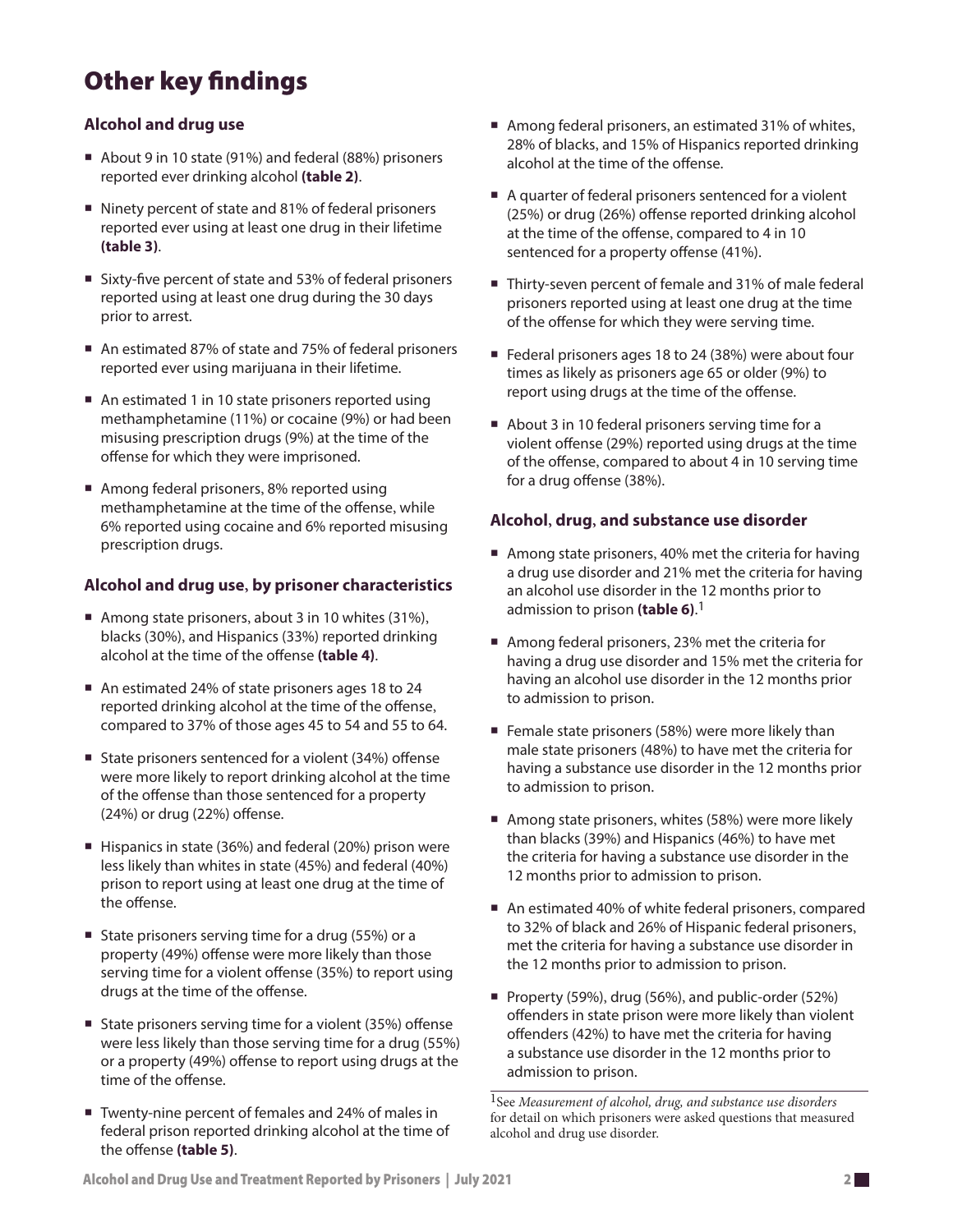<span id="page-2-1"></span>■ Violent offenders in federal prison (43%) were more likely than property (28%) and public-order (24%) offenders to have met the criteria for having a substance use disorder in the 12 months prior to admission to prison.

### **Alcohol or drug use treatment**

- An estimated 33% of state and 46% of federal prisoners who met the criteria for having a substance use disorder in the 12 months prior to admission to prison participated in any alcohol or drug treatment program since admission to prison **(table 7)**.
- About 12% of state and 15% of federal prisoners who met the criteria for having a substance use disorder in the 12 months prior to admission to prison received alcohol or drug treatment in a residential facility or unit since admission.
- Among those who met the criteria for having a substance use disorder, an estimated 27% of state and 25% of federal prisoners had participated in a self-help group or in peer counseling for drug or alcohol use since admission.

### <span id="page-2-0"></span>**Measurement of alcohol, drug, and substance use disorders**

The 2016 Survey of Prison Inmates (SPI) included questions to estimate the prevalence of alcohol, drug, and substance use disorders in the 12 months prior to admission to prison for the offense for which prisoners were serving a sentence. Prisoners who were incarcerated for the entire 12 months prior to admission were not asked questions that measured drug use disorder. An estimated 916,900 prisoners were not incarcerated for the entire 12 months prior to admission and were eligible for the drug use disorder questions.

Prisoners who had not been incarcerated for the entire 12 months prior to admission to prison for the offense for which they were serving time and reported using drugs in that time were asked about their experiences and symptoms related to their drug use in the 12 months prior to admission. Prisoners who reported drinking 6 or more days during the 12 months before they were admitted to prison were asked about their experiences and symptoms related to their alcohol use in the 12 months prior to admission.

Alcohol use disorder is defined as meeting the *Diagnostic and Statistical Manual of Mental Disorders*, Fourth Edition (DSM-IV) criteria for alcohol dependence or abuse, and drug use disorder is defined as meeting the DSM-IV criteria for drug dependence or abuse. Substance use disorder is defined as meeting the DSM-IV criteria for either dependence or abuse of drugs or alcohol. The DSM-IV criteria are guidelines designed to be used with a patient's history and sound clinical judgment to make a diagnosis. Data presented in this report are based on prisoners' self-reports and were not validated or confirmed by a trained clinician or clinical interview. (See *Methodology* for more details.)

The DSM-IV defines dependence as a maladaptive pattern of use leading to clinically significant impairment or distress, as manifested by three or more of the following occurring at any time in the same 12-month period:

- 1. increased use to achieve desired effect or diminished effect with continued use of the same amount
- 2. withdrawal symptoms or use to relieve withdrawal
- 3. using in larger amounts for longer periods than intended
- 4. persistent desire or one or more unsuccessful attempts cut down or control use
- 5. a lot of time spent in activities necessary to obtain, use, or recover from the effects
- 6. a reduction in or absence from social, occupational, or recreational activities because of use
- 7. continued use despite knowledge of having persistent or recurrent physical or psychological problems.

Unlike the criteria for dependence, criteria for abuse exclude tolerance, withdrawal, or a pattern of compulsive use. Instead, the abuse criteria include only the harmful consequences of repeated use. Abuse is defined in the DSM-IV as a maladaptive pattern of use leading to clinically significant impairment or distress, as manifested by one or more of the following occurring at any time in the same 12-month period:

- 1. recurrent use resulting in a failure to fulfill major role obligations at work, school, or home
- 2. recurrent use in situations in which it is physically hazardous
- 3. recurrent use-related legal problems
- 4. continued use despite having persistent or recurrent use-related social or interpersonal problems.

For any one substance, alcohol or drugs, a diagnosis of dependence takes precedence over a diagnosis of abuse for the same substance. This means that a person who meets the dependence criteria for a particular

*Continued on next page*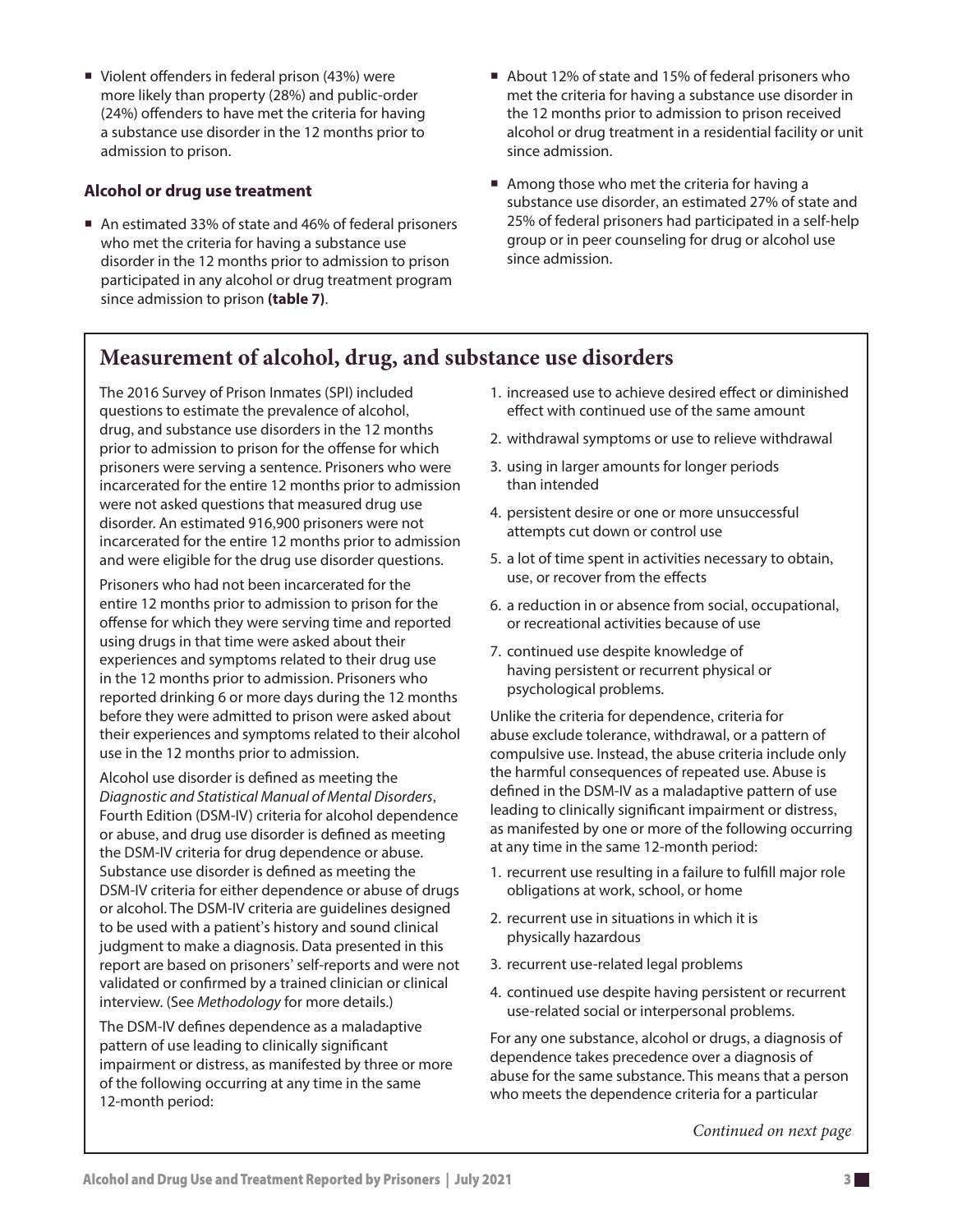### **Measurement of alcohol, drug, and substance use disorders (continued)**

substance cannot meet the abuse criteria for that same substance. The DSM-IV states that a diagnosis of drug dependence can be applied to 10 drug classes: alcohol, amphetamine or similarly acting sympathomimetics, cannabis, cocaine, hallucinogens, inhalants, nicotine, opioids, phencyclidine (PCP) or similarly acting arylcyclohexylamines, and sedatives. The category of drug abuse can apply to all of these drug classes, except nicotine.2

A diagnosis of drug dependence or abuse should be drug-specific (e.g., cocaine dependence or heroin abuse) and not generally made based on drug use

2The DSM-IV uses the term "classes," which is not the same as the schedule of controlled substances established through the 1970 Controlled Substance Act (P.L. 91-513).

in the past year as a whole. However, SPI data do not permit an analysis of dependence or abuse symptoms by individual drug type. As such, drug dependence and abuse data presented in this report are not drug-specific.

Questions in the 2016 SPI were adapted from questions measuring drug dependence and abuse and alcohol dependence and abuse in the Substance Abuse and Mental Health Services Administration's National Survey on Drug Use and Health. (See *Methodology* for more details.) Prior years' estimates of substance use disorders (i.e., alcohol or drug dependence or abuse) published by the Bureau of Justice Statistics are not comparable to 2016 estimates in this report, as measurement methods have changed over time.

### **List of tables**

Table 1. **Alcohol use**, **drug use**, **and substance use disorder among state and federal prisoners**, **2016**

Table 2. **Alcohol use and alcohol use disorder among state and federal prisoners**, **2016**

Table 3. **Drug use among state and federal prisoners**, **2016**

Table 4. **Drug use among state prisoners in the 30 days prior to arrest and at the time of the offense and alcohol use at the time of the offense**, **by selected characteristics**, **2016**

Table 5. **Drug use among federal prisoners in the 30 days prior to arrest and at the time of the offense and alcohol use at the time of the offense**, **by selected characteristics**, **2016**

Table 6. **Substance use disorders among state and federal prisoners**, **by selected characteristics**, **2016** 

Table 7. **Alcohol or drug treatment among state and federal prisoners who met the criteria for substance use disorder**, **2016**

Table 8. **Drug use among state and federal prisoners**, **2004 and 2016**

Table 9. **Drug use in the 30 days prior to arrest among state and federal prisoners**, **by drug type**, **2004 and 2016**

### **List of figures**

Figure 1. **Alcohol use**, **drug use**, **and substance use disorder among state and federal prisoners**, **2016**

### **List of appendix tables**

Appendix table 1. **Estimated number of state and federal prisoners**, **by selected characteristics**, **2016** 

Appendix table 2. **Standard errors for table 6: Substance use disorders among state and federal prisoners**, **by selected characteristics**, **2016**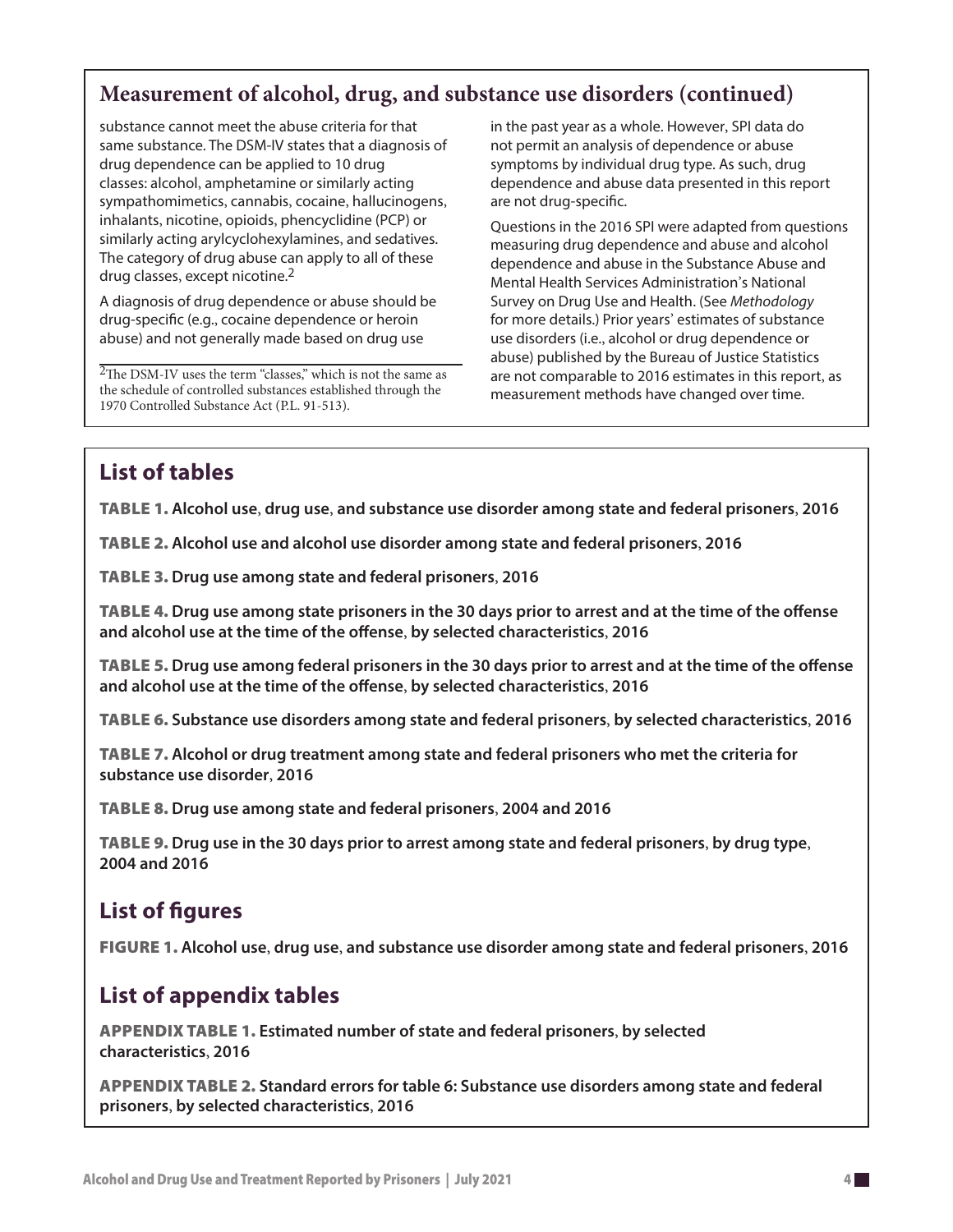### **TABLE 1 Alcohol use, drug use, and substance use disorder among state and federal prisoners, 2016**

| Alcohol and drug use                               | Percent | <b>Standard error</b> |
|----------------------------------------------------|---------|-----------------------|
| At the time of the offense                         |         |                       |
| Alcohol                                            | 30.4%   | 0.47%                 |
| Any drug                                           | 38.4    | 0.57                  |
| In the 30 days prior to arrest                     |         |                       |
| Any drug                                           | 63.5%   | 0.65%                 |
| In the 12 months prior to admission                |         |                       |
| Substance use disorder*                            | 47.1%   | 0.87%                 |
| Note: See appendix table 1 for prisoner estimates. |         |                       |

\*Includes prisoners who met the DSM-IV criteria for either dependence or abuse of drugs or alcohol. See *Methodology*.

Source: Bureau of Justice Statistics, Survey of Prison Inmates, 2016.

### **TABLE 2 Alcohol use and alcohol use disorder among state and federal prisoners**, **2016**

|                                                                 |         | State prisoners       | <b>Federal prisoners</b> |                       |  |
|-----------------------------------------------------------------|---------|-----------------------|--------------------------|-----------------------|--|
| Alcohol use                                                     | Percent | <b>Standard error</b> | Percent                  | <b>Standard error</b> |  |
| Ever drank alcohol in lifetime                                  | 91.1%   | $0.42\%$              | 88.0%                    | 1.09%                 |  |
| Drank alcohol in the 12 months<br>prior to admission to prisona | 39.1    | 0.73                  | 35.7                     | 1.71                  |  |
| Drank alcohol at the time of the offense                        | 31.2    | 0.49                  | 24.7                     | 1.52                  |  |
| Alcohol use disorder <sup>b</sup>                               | 20.9    | 0.48                  | 15.4                     | 1.04                  |  |

Note: See appendix table 1 for prisoner estimates.

aIncludes prisoners who reported drinking 6 or more days in the 12 months prior to being admitted to prison for the offense for which they were serving a sentence.

bprisoners who reported drinking 6 or more days in the 12 months before they were admitted to prison were defined as having alcohol dependence if they met three or more of seven dependence criteria or at least one of the abuse criteria. See *Methodology*.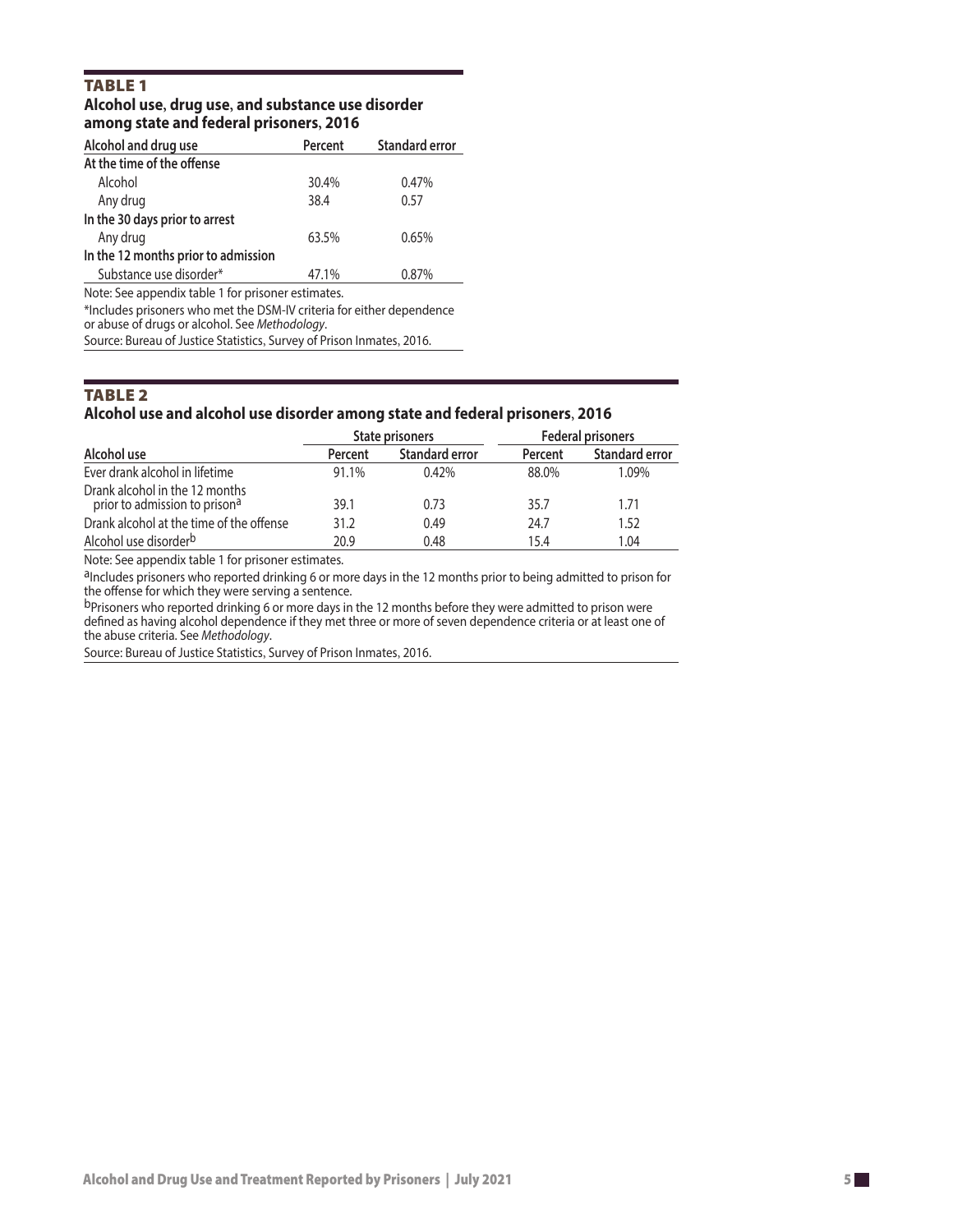### **TABLE 3 Drug use among state and federal prisoners, 2016**

|                                 | Ever    |                       |         | In the 30 days prior to arrest | At the time of the offense |                       |
|---------------------------------|---------|-----------------------|---------|--------------------------------|----------------------------|-----------------------|
| Drug use                        | Percent | <b>Standard error</b> | Percent | <b>Standard error</b>          | Percent                    | <b>Standard error</b> |
| <b>State prisoners</b>          |         |                       |         |                                |                            |                       |
| Any druga                       | 89.6%   | 0.36%                 | 64.9%   | 0.66%                          | 39.4%                      | 0.59%                 |
| Marijuana/hashish               | 87.1    | 0.40                  | 50.8    | 0.66                           | 21.3                       | 0.42                  |
| Cocaineb                        | 49.4    | 0.79                  | 17.7    | 0.45                           | 9.3                        | 0.33                  |
| Crack                           | 23.6    | 0.59                  | 7.7     | 0.31                           | $\cdots$                   | $\cdots$              |
| Heroin                          | 19.9    | 0.62                  | 8.2     | 0.39                           | 5.4                        | 0.32                  |
| Methamphetamine <sup>c</sup>    | 28.6    | 1.27                  | 15.5    | 0.99                           | 10.7                       | 0.81                  |
| Hallucinogens <sup>d</sup>      | 44.2    | 0.75                  | 10.2    | 0.38                           | 3.7                        | 0.24                  |
| Inhalantse                      | 11.3    | 0.45                  | 0.6     | 0.07                           | 0.1                        | 0.04                  |
| Prescription drugs <sup>f</sup> | 34.3    | 0.72                  | 16.3    | 0.47                           | 8.9                        | 0.32                  |
| <b>Federal prisoners</b>        |         |                       |         |                                |                            |                       |
| Any druga                       | 80.7%   | 1.67%                 | 53.3%   | 2.36%                          | 31.1%                      | 1.81%                 |
| Marijuana/hashish               | 75.4    | 2.14                  | 40.1    | 2.28                           | 19.5                       | 1.44                  |
| Cocaineb                        | 43.3    | 1.23                  | 15.2    | 0.65                           | 6.3                        | 0.51                  |
| Crack                           | 13.4    | 0.97                  | 3.0     | 0.36                           | $\cdots$                   | $\cdots$              |
| Heroin                          | 10.9    | 1.00                  | 3.5     | 0.40                           | 2.7                        | 0.36                  |
| Methamphetaminec                | 18.2    | 1.46                  | 10.6    | 1.02                           | 7.8                        | 0.85                  |
| Hallucinogens <sup>d</sup>      | 32.8    | 2.29                  | 8.2     | 0.97                           | 2.8                        | 0.37                  |
| Inhalantse                      | 5.7     | 0.49                  | 0.6     | 0.14                           | 0.1!                       | 0.04                  |
| Prescription drugs <sup>f</sup> | 22.8    | 1.62                  | 11.1    | 0.91                           | 6.0                        | 0.59                  |

Note: Details may not sum to totals because prisoners may have reported using more than one type of drug. See appendix table 1 for prisoner estimates.

...Not available.

! Interpret with caution. Estimate is based on 10 or fewer sample cases, or coefficient of variation is greater than 50%.

aIncludes other unspecified drugs.

bIncludes powder, crack, free base, and coca paste.<br><sup>C</sup>Refers to meth, ice, crystal meth, glass, or crank.

d<sub>Includes</sub> LSD, peyote, mescaline, psilocybin, PCP, or ecstasy.

eIncludes substances such as amyl nitrite, cleaning fluid, locker room odorizers, gasoline, glue, nutrous oxide, or spray paints.

<sup>f</sup>Includes prescription drugs used in a way not prescribed by a doctor.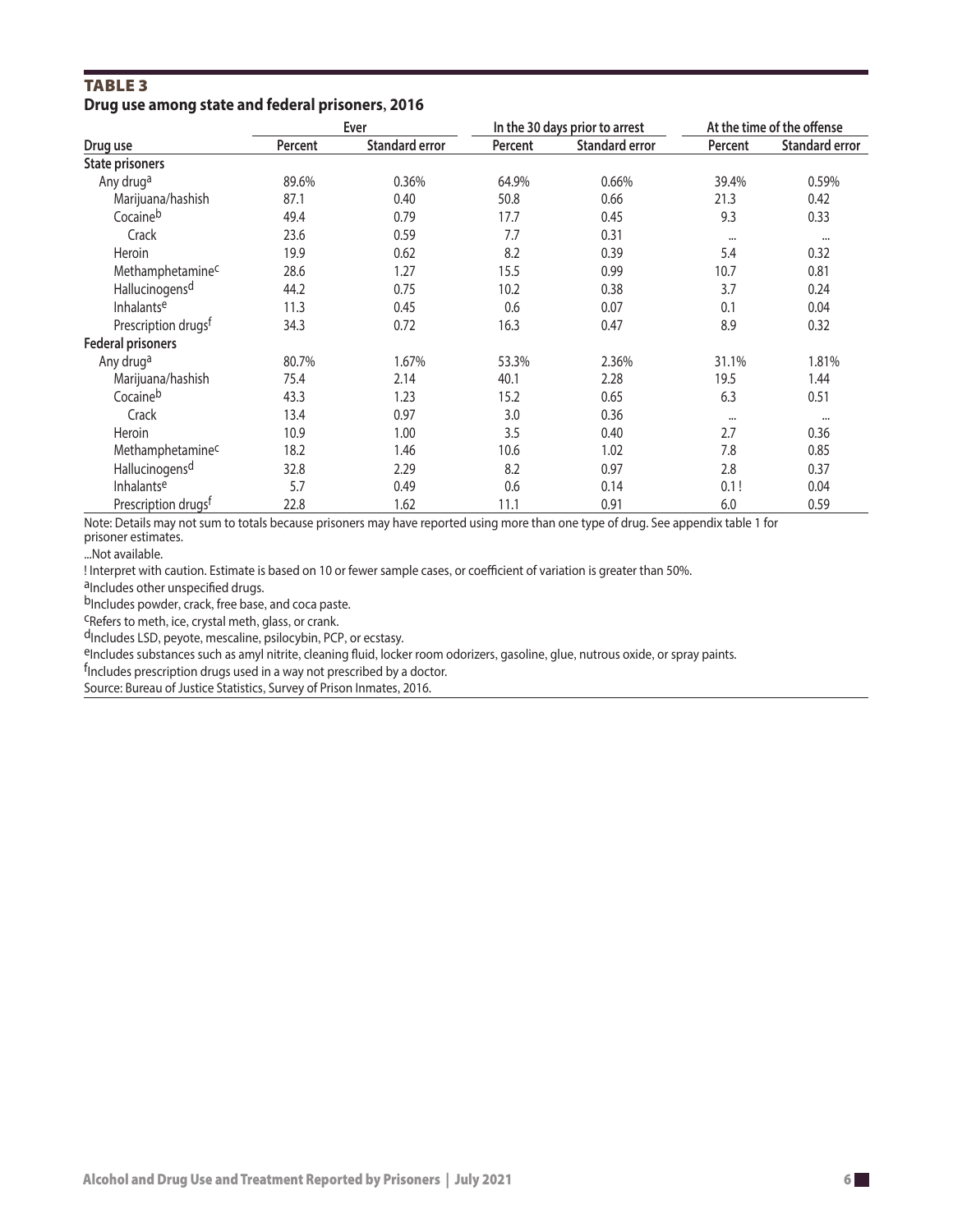### **TABLE 4**

#### **Drug use among state prisoners in the 30 days prior to arrest and at the time of the offense and alcohol use at the time of the offense by selected characteristics 2016 , ,**

|                                                               |          | Used any drug                  |          |                            |          |                                         |
|---------------------------------------------------------------|----------|--------------------------------|----------|----------------------------|----------|-----------------------------------------|
|                                                               |          | In the 30 days prior to arrest |          | At the time of the offense |          | Used alcohol at the time of the offense |
| Characteristic                                                | Percent  | <b>Standard error</b>          | Percent  | <b>Standard error</b>      | Percent  | <b>Standard error</b>                   |
| All state prisoners                                           | 64.9%    | 0.66%                          | 39.4%    | 0.59%                      | 31.2%    | 0.49%                                   |
| Sex                                                           |          |                                |          |                            |          |                                         |
| Male*                                                         | 64.7%    | 0.71%                          | 38.7%    | 0.63%                      | 31.6%    | 0.53%                                   |
| Female                                                        | $67.3 +$ | 1.09                           | 48.9 +   | 1.47                       | $26.1 +$ | 1.03                                    |
| Race/ethnicity                                                |          |                                |          |                            |          |                                         |
| White <sup>a*</sup>                                           | 65.3%    | 0.99%                          | 44.7%    | 0.94%                      | 31.4%    | 0.79%                                   |
| <b>Black<sup>a</sup></b>                                      | 66.9     | 0.85                           | $36.6 +$ | 0.81                       | 29.7     | 0.77                                    |
| Hispanic                                                      | $60.2 +$ | 1.34                           | $36.2 +$ | 0.98                       | 32.5     | 0.89                                    |
| American Indian/<br>Alaska Native <sup>a</sup>                | 72.4 +   | 3.08                           | 40.7     | 3.51                       | $48.5 +$ | 4.80                                    |
| Asian/Native Hawaiian/<br>Other Pacific Islander <sup>a</sup> | $54.1 +$ | 3.98                           | $35.9 +$ | 4.27                       | 25.1     | 4.51                                    |
| Two or more races <sup>a</sup>                                | 66.8     | 1.25                           | $40.9 +$ | 1.39                       | 31.9     | 1.08                                    |
| Age                                                           |          |                                |          |                            |          |                                         |
| $18 - 24*$                                                    | 77.7%    | 1.28%                          | 45.1%    | 1.51%                      | 23.6%    | 1.19%                                   |
| $25 - 34$                                                     | 74.2 +   | 0.81                           | 45.5     | 0.95                       | $28.0 +$ | 0.81                                    |
| 35-44                                                         | $65.4 +$ | 0.91                           | $40.2 +$ | 0.94                       | $31.9 +$ | 0.89                                    |
| 45-54                                                         | $56.3 +$ | 1.13                           | $35.2 +$ | 1.17                       | $37.0 +$ | 1.03                                    |
| 55-64                                                         | $47.2 +$ | 1.53                           | $26.9 +$ | 1.24                       | $37.4 +$ | 1.23                                    |
| 65 or older                                                   | $27.7+$  | 2.44                           | $15.7 +$ | 1.72                       | $30.8 +$ | 2.49                                    |
| Controlling offenseb                                          |          |                                |          |                            |          |                                         |
| Violent*                                                      | 60.7%    | 0.80%                          | 35.1%    | 0.56%                      | 34.1%    | 0.64%                                   |
| Property                                                      | 74.7 +   | 0.98                           | 49.2 +   | 1.17                       | 24.0 +   | 0.95                                    |
| Drug                                                          | $77.5 +$ | 1.26                           | 54.7 +   | 1.66                       | $21.8 +$ | 0.99                                    |
| Public order                                                  | 59.6     | 1.40                           | $31.1 +$ | 1.26                       | 38.6 +   | 1.57                                    |
| <b>DUI/DWI</b>                                                | $42.9 +$ | 2.91                           | $18.8 +$ | 2.08                       | $86.6 +$ | 1.68                                    |
| Other public order                                            | $63.6+$  | 1.46                           | 34.1     | 1.47                       | $27.2 +$ | 1.28                                    |

Note: See appendix table 1 for prisoner estimates.

\*Comparison group.

†Difference with comparison group is significant at the 95% confidence level.

aExcludes persons of Hispanic origin (e.g., "white" refers to non-Hispanic whites and "black" refers to non-Hispanic blacks).

bFor sentenced and unsentenced prisoners with one offense, that offense is the controlling offense. For sentenced prisoners with multiple offenses and sentences, the controlling offense is the offense with the longest sentence. For sentenced prisoners with multiple offenses and one sentence, and and sentences, the controlling offense is the offense with the longest s for unsentenced prisoners with multiple offenses, the controlling offense is defined as the "most serious" offense, where violent offenses are most serious, followed by property, drug, public-order, and all other offenses.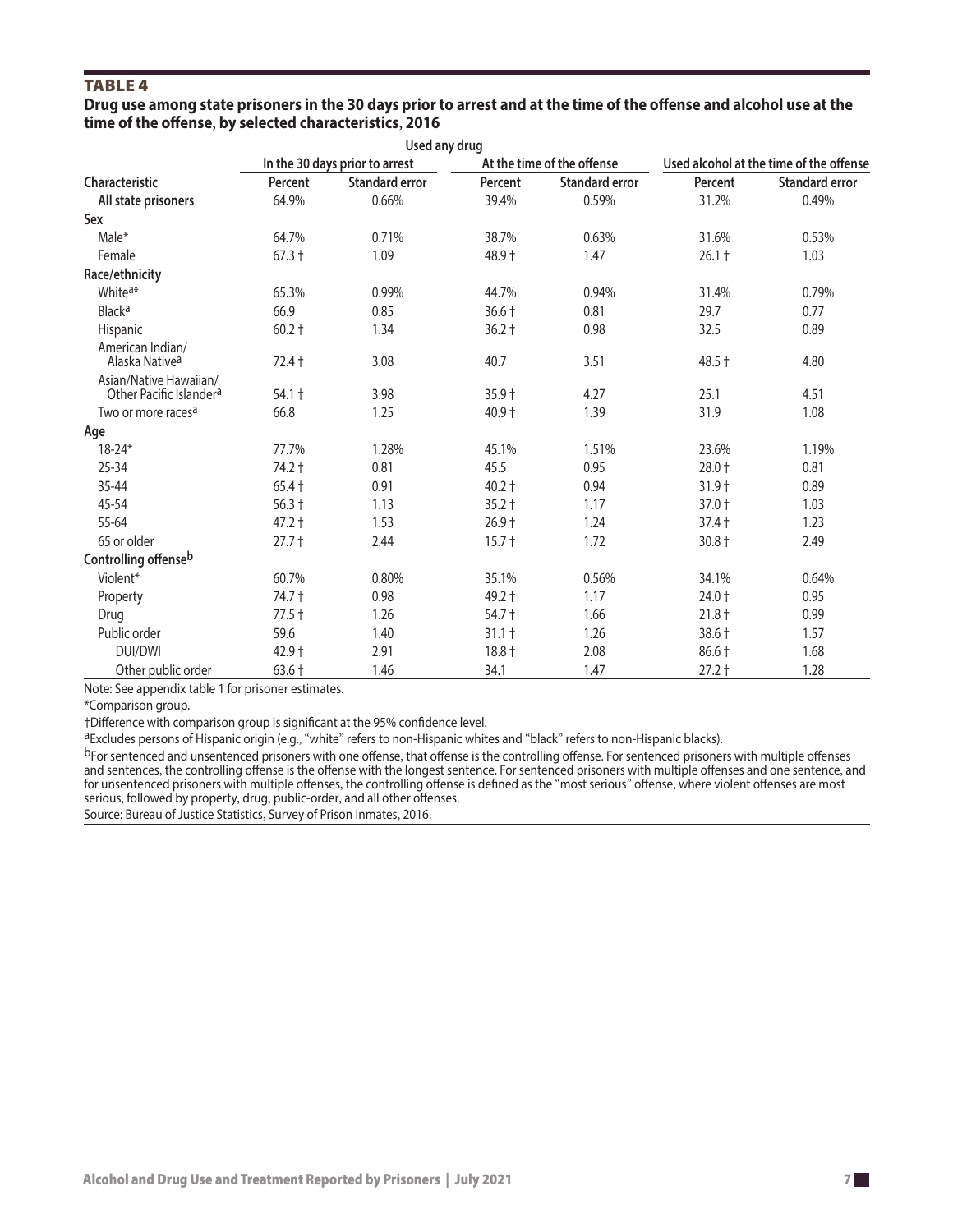### **TABLE 5**

#### **Drug use among federal prisoners in the 30 days prior to arrest and at the time of the offense and alcohol use at the time of the offense, by selected characteristics, 2016**

|                                                               |          | Used any drug                  |          |                            |          |                                         |
|---------------------------------------------------------------|----------|--------------------------------|----------|----------------------------|----------|-----------------------------------------|
|                                                               |          | In the 30 days prior to arrest |          | At the time of the offense |          | Used alcohol at the time of the offense |
| Characteristic                                                | Percent  | <b>Standard error</b>          | Percent  | <b>Standard error</b>      | Percent  | <b>Standard error</b>                   |
| All federal prisoners                                         | 53.3%    | 2.36%                          | 31.1%    | 1.81%                      | 24.7%    | 1.52%                                   |
| Sex                                                           |          |                                |          |                            |          |                                         |
| Male*                                                         | 53.6%    | 2.51%                          | 30.7%    | 1.92%                      | 24.4%    | 1.61%                                   |
| Female                                                        | 50.2     | 3.58                           | 36.6     | 2.94                       | 28.7     | 1.69                                    |
| Race/ethnicity                                                |          |                                |          |                            |          |                                         |
| White <sup>a*</sup>                                           | 53.7%    | 3.28%                          | 39.9%    | 2.76%                      | 31.3%    | 1.77%                                   |
| <b>Black<sup>a</sup></b>                                      | $63.1 +$ | 1.58                           | 35.0     | 1.74                       | 27.7     | 1.88                                    |
| Hispanic                                                      | $41.2 +$ | 2.78                           | $20.1 +$ | 2.24                       | $15.4 +$ | 1.80                                    |
| American Indian/<br>Alaska Native <sup>a</sup>                | 67.2     | 6.84                           | 41.7     | 5.78                       | $56.4 +$ | 9.14                                    |
| Asian/Native Hawaiian/<br>Other Pacific Islander <sup>a</sup> | 65.5     | 5.79                           | 32.2     | 5.77                       | 29.0     | 9.32                                    |
| Two or more races <sup>a</sup>                                | 64.9 +   | 4.29                           | 42.4     | 4.02                       | 33.4     | 3.53                                    |
| Age                                                           |          |                                |          |                            |          |                                         |
| $18 - 24*$                                                    | 67.6%    | 4.50%                          | 37.7%    | 4.83%                      | 22.7%    | 4.09%                                   |
| $25 - 34$                                                     | 62.3     | 2.77                           | 35.6     | 2.60                       | 24.0     | 1.70                                    |
| 35-44                                                         | $57.5 +$ | 2.63                           | 34.7     | 2.27                       | 25.3     | 1.89                                    |
| 45-54                                                         | $43.4 +$ | 2.96                           | $25.2 +$ | 2.53                       | 26.4     | 2.54                                    |
| 55-64                                                         | $31.9 +$ | 3.21                           | $19.4 +$ | 2.44                       | 22.8     | 2.38                                    |
| 65 or older                                                   | $27.8 +$ | 3.93                           | $9.4 +$  | 2.81                       | 19.0     | 4.42                                    |
| Controlling offenseb                                          |          |                                |          |                            |          |                                         |
| Violent*                                                      | 59.2%    | 3.01%                          | 29.1%    | 2.41%                      | 25.4%    | 2.64%                                   |
| Property                                                      | $30.7 +$ | 2.95                           | $20.3 +$ | 2.49                       | $41.3 +$ | 5.23                                    |
| Drug                                                          | 61.3     | 2.88                           | $37.7 +$ | 2.64                       | 25.6     | 1.66                                    |
| Public order                                                  | $45.2 +$ | 3.34                           | 24.5     | 2.41                       | 19.5     | 1.79                                    |

Note: See appendix table 1 for prisoner estimates.

\*Comparison group.

†Difference with comparison group is significant at the 95% confidence level.

aExcludes persons of Hispanic origin (e.g., "white" refers to non-Hispanic whites and "black" refers to non-Hispanic blacks).

bFor sentenced and unsentenced prisoners with one offense, that offense is the controlling offense. For sentenced prisoners with multiple offenses and sentences, the controlling offense is the offense with the longest sentence. For sentenced prisoners with multiple offenses and one sentence, and for unsentenced prisoners with multiple offenses, the controlling offense is defined as the "most serious" offense, where violent offenses are most serious, followed by property, drug, public-order, and all other offenses.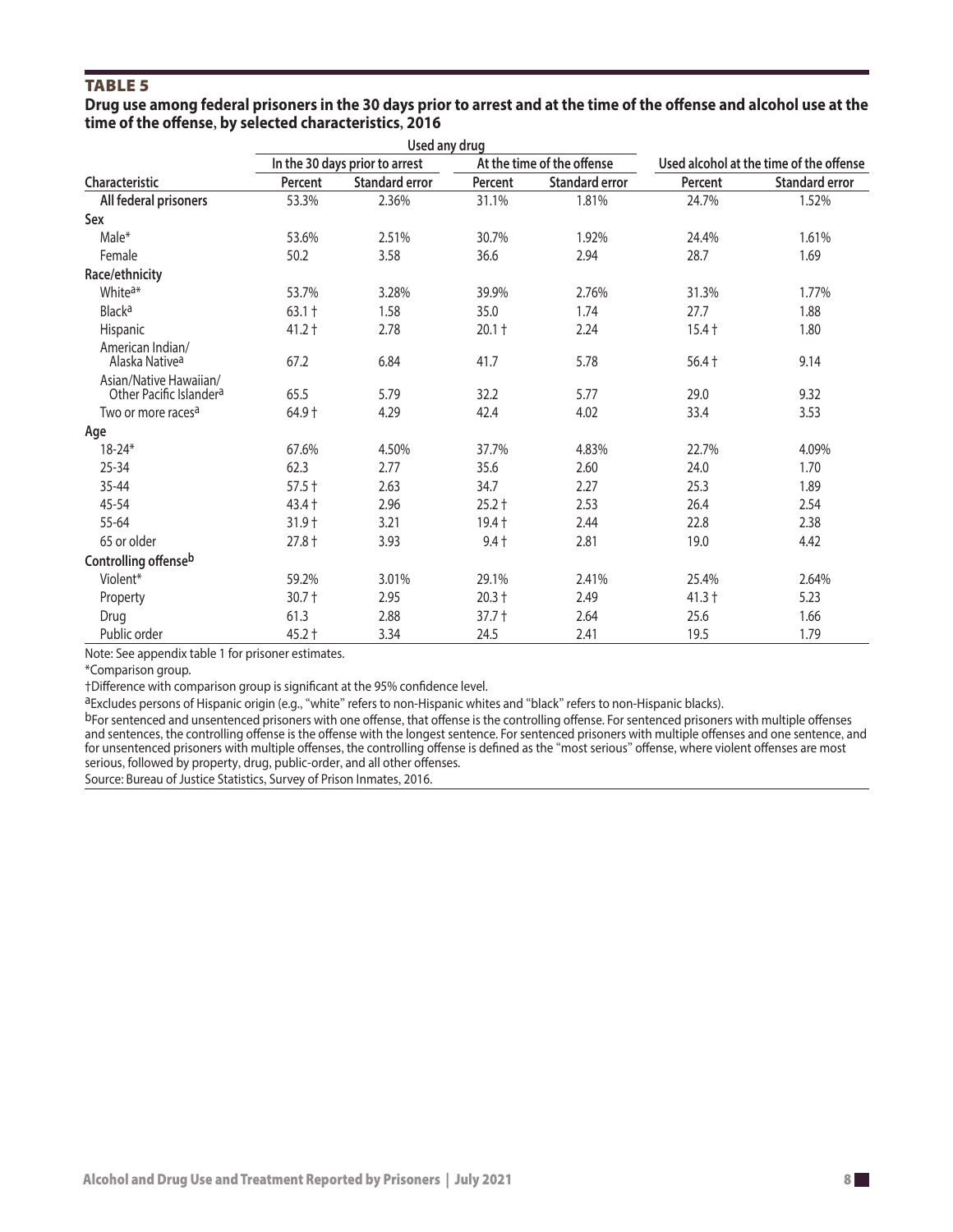### **TABLE 6 Substance use disorders among state and federal prisoners, by selected characteristics, 2016**

|                                                               |                                      | <b>State prisoners</b> |                                               | <b>Federal prisoners</b>             |                                   |                                        |
|---------------------------------------------------------------|--------------------------------------|------------------------|-----------------------------------------------|--------------------------------------|-----------------------------------|----------------------------------------|
| Characteristics                                               | Alcohol<br>use disorder <sup>a</sup> | Drug use<br>disorderb  | <b>Substance</b><br>use disorder <sup>c</sup> | Alcohol<br>use disorder <sup>a</sup> | Drug use<br>disorder <sup>b</sup> | Substance<br>use disorder <sup>c</sup> |
| <b>Total</b>                                                  | 20.9%                                | 39.5%                  | 49.0%                                         | 15.4%                                | 23.0%                             | 31.8%                                  |
| Sex                                                           |                                      |                        |                                               |                                      |                                   |                                        |
| Male*                                                         | 21.1%                                | 38.5%                  | 48.2%                                         | 15.2%                                | 22.4%                             | 31.3%                                  |
| Female                                                        | $18.7 +$                             | $50.8 +$               | $58.5 +$                                      | 18.3                                 | 29.8 +                            | 37.9                                   |
| Race/ethnicity                                                |                                      |                        |                                               |                                      |                                   |                                        |
| White <sup>d*</sup>                                           | 24.5%                                | 48.3%                  | 58.4%                                         | 17.2%                                | 29.7%                             | 39.5%                                  |
| Black <sup>d</sup>                                            | $16.9 +$                             | $30.9 +$               | $38.5 +$                                      | 14.6                                 | 22.8                              | $31.6 +$                               |
| Hispanic                                                      | $20.3 +$                             | $35.8 +$               | $45.8 +$                                      | 13.6                                 | $17.7 +$                          | $25.6 +$                               |
| American Indian/<br>Alaska Native <sup>d</sup>                | 30.9                                 | 48.4                   | 61.8                                          | 31.1                                 | 30.2                              | 56.3                                   |
| Asian/Native Hawaiian/<br>Other Pacific Islander <sup>d</sup> | $15.4 +$                             | $31.5 +$               | $39.2 +$                                      | 16.7                                 | 28.1                              | 33.0                                   |
| Two or more races <sup>d</sup>                                | 23.8                                 | 43.0 +                 | $53.9 +$                                      | 20.0                                 | 33.6                              | 40.0                                   |
| Age                                                           |                                      |                        |                                               |                                      |                                   |                                        |
| $18 - 24*$                                                    | 18.8%                                | 47.8%                  | 53.0%                                         | 17.8%                                | 28.4%                             | 37.0%                                  |
| $25 - 34$                                                     | 20.1                                 | 45.8                   | 53.4                                          | 16.9                                 | 26.2                              | 35.8                                   |
| 35-44                                                         | $21.8 +$                             | $41.1 +$               | 51.5                                          | 16.3                                 | 26.7                              | 35.2                                   |
| 45-54                                                         | $22.6 +$                             | 32.9 †                 | 43.8 +                                        | 14.4                                 | $17.3 +$                          | $25.8 +$                               |
| 55-64                                                         | 21.9                                 | $24.2 +$               | $39.4 +$                                      | 11.7                                 | $15.4 +$                          | 24.5                                   |
| 65 or older                                                   | 17.0                                 | $12.1 +$               | 24.8 +                                        | $5.4 + !$                            | $9.0 + !$                         | $15.0 +$                               |
| Controlling offense <sup>e</sup>                              |                                      |                        |                                               |                                      |                                   |                                        |
| Violent*                                                      | 21.0%                                | 31.9%                  | 42.5%                                         | 15.7%                                | 31.4%                             | 42.9%                                  |
| Property                                                      | 20.5                                 | $53.9 +$               | $59.5 +$                                      | 21.8                                 | $13.3 +$                          | $28.4 +$                               |
| Drug                                                          | $16.3 +$                             | $52.1 +$               | $56.0 +$                                      | 15.5                                 | 29.1                              | 36.7                                   |
| Public order                                                  | $26.8 +$                             | 34.6                   | $51.6 +$                                      | 14.1                                 | $15.6 +$                          | $23.5 +$                               |
| <b>DUI/DWI</b>                                                | 59.3 +                               | 26.2                   | $70.5 +$                                      |                                      |                                   |                                        |
| Other public order                                            | 19.1                                 | 36.9 +                 | $46.4 +$                                      |                                      |                                   |                                        |

Note: Only prisoners who were not incarcerated for the entire 12 months prior to admission to prison for the offense for which they were serving time (916,900) were asked questions that measured drug use disorder. See *Measurement of alcohol, drug, [and substance use disorder](#page-2-0)*. See appendix table 2 for standard errors.

\*Comparison group.

†Difference with comparison group is significant at the 95% confidence level.

/Not reported.

! Interpret with caution. Estimate is based on 10 or fewer sample cases, or coefficient of variation is greater than 50%.

aPrisoners who reported drinking 6 or more days in the 12 months before they were admitted to prison were defined as having alcohol dependence if they met three or more of seven dependence criteria or at least one of the abuse criteria. See *Methodology*.

b Prisoners who had not been incarcerated for the entire 12 months prior to admission to prison for their current offense and had reported using any drug in those 12 months were defined as having drug dependence if they met three of seven dependence criteria or at least one of the abuse criteria. See *Methodology*.

cIncludes prisoners who met the DSM-IV criteria for either dependence or abuse of drugs or alcohol. See *Methodology*.

dExcludes persons of Hispanic origin (e.g., "white" refers to non-Hispanic whites and "black" refers to non-Hispanic blacks).

eFor sentenced and unsentenced prisoners with one offense, that offense is the controlling offense. For sentenced prisoners with multiple offenses and sentences, the controlling offense is the offense with the longest sentence. For sentenced prisoners with multiple offenses and one sentence, and for unsentenced prisoners with multiple offenses, the controlling offense is defined as the "most serious" offense, where violent offenses are most serious, followed by property, drug, public-order, and all other offenses.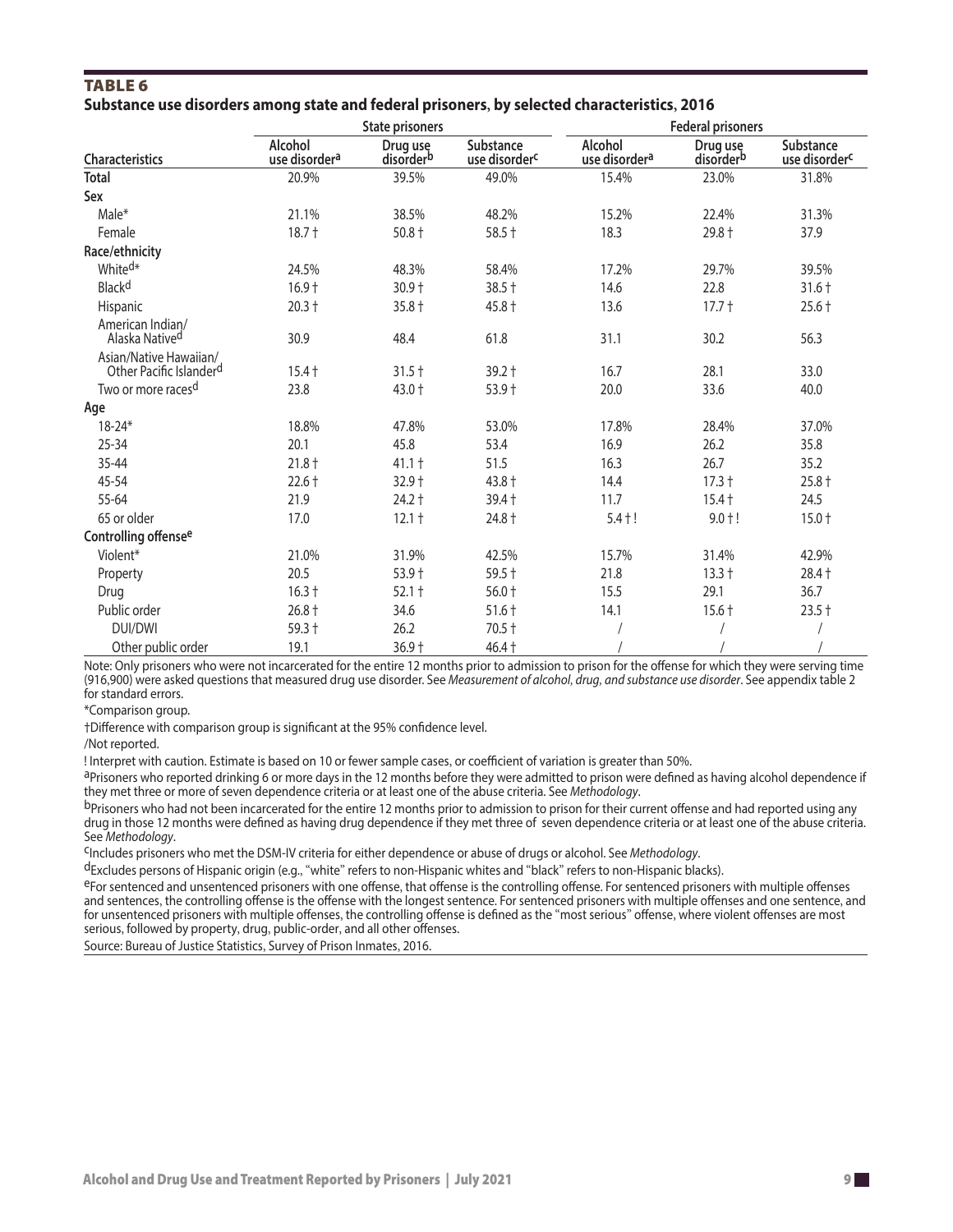### **TABLE 7 Alcohol or drug treatment among state and federal prisoners who met the criteria for substance use disorder, 2016**

|                                                                                  |         | <b>State prisoners</b> | <b>Federal prisoners</b> |                       |  |
|----------------------------------------------------------------------------------|---------|------------------------|--------------------------|-----------------------|--|
| <b>Treatment</b>                                                                 | Percent | <b>Standard error</b>  | Percent                  | <b>Standard error</b> |  |
| Any treatment program since admission <sup>a</sup>                               | 33.1%   | 1.62%                  | 46.2%                    | 2.84%                 |  |
| Alcohol use only                                                                 | 3.1     | 0.40                   | 3.3                      | 0.72                  |  |
| Drug use only                                                                    | 7.4     | 0.55                   | 9.8                      | 1.56                  |  |
| Alcohol and drug use                                                             | 22.6    | 1.14                   | 32.9                     | 2.60                  |  |
| Type of treatment program since admission                                        |         |                        |                          |                       |  |
| Treatment <sup>b</sup>                                                           | 19.7%   | 1.30%                  | 28.4%                    | 2.56%                 |  |
| Residential facility/unit                                                        | 12.1    | 1.20                   | 14.7                     | 2.59                  |  |
| Counseling by a professional                                                     | 10.1    | 0.57                   | 17.9                     | 1.83                  |  |
| Detoxification unit                                                              | 1.7     | 0.21                   | 1.6                      | 0.39                  |  |
| Maintenance drug                                                                 | 0.9     | 0.15                   | 1.1                      | 0.38                  |  |
| Other programs <sup>b</sup>                                                      | 32.7    | 1.24                   | 41.4                     | 2.76                  |  |
| Self-help group/peer counseling                                                  | 27.0    | 1.10                   | 25.0                     | 1.96                  |  |
| Education program                                                                | 23.5    | 1.07                   | 36.8                     | 2.74                  |  |
| Estimated number of prisoners who met<br>the criteria for substance use disorder | 397,500 | 15,700                 | 31,600                   | 2,400                 |  |

aDetails may not sum to totals because prisoners may have reported that they received treatment but not whether it was for alcohol use only, drug use only, or for alcohol and drug use.

bDetails may not sum to totals because prisoners could report participating in more than one type of treatment or program. Source: Bureau of Justice Statistics, Survey of Prison Inmates, 2016.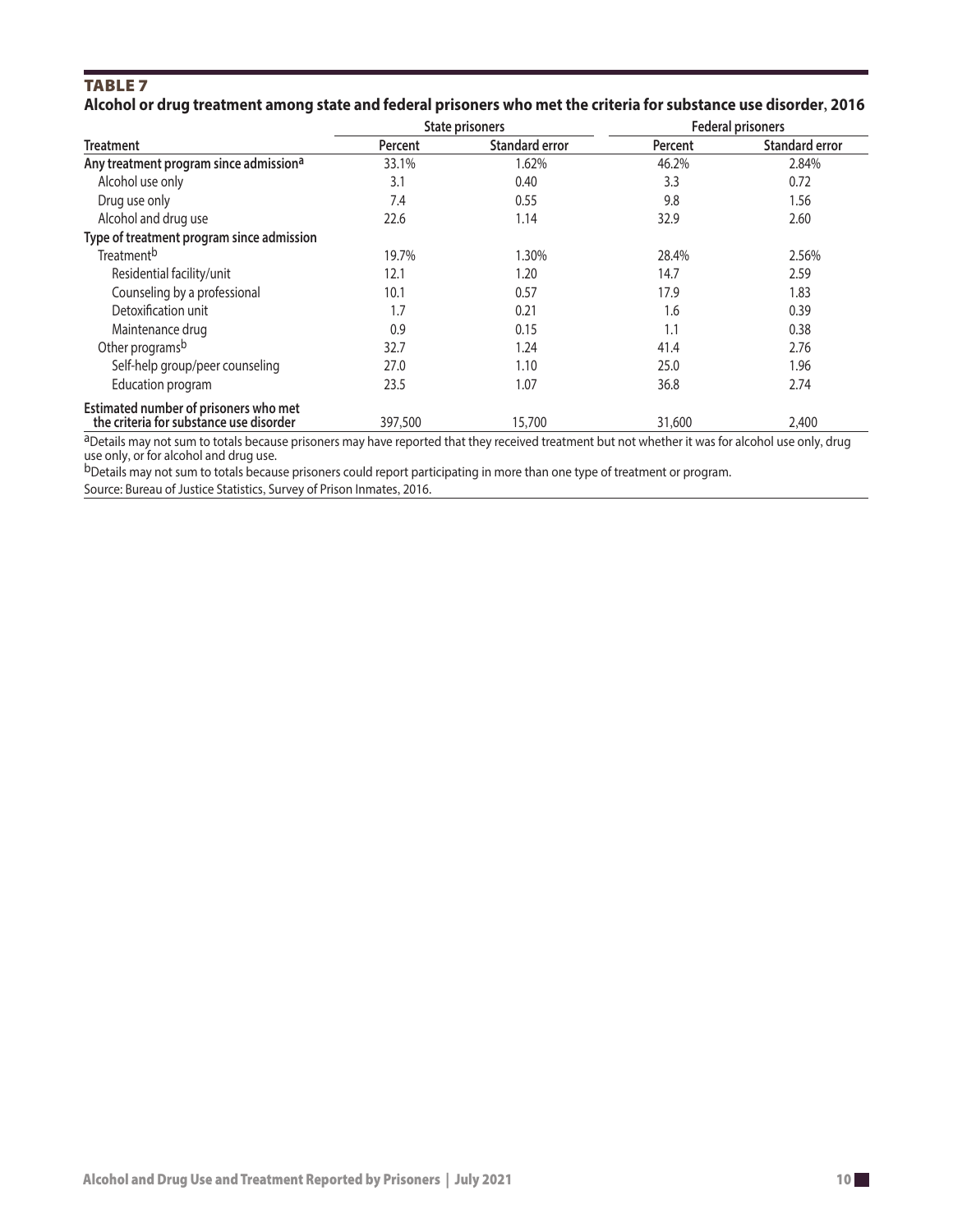### **Change in drug use among state and federal prisoners, 2004 and 2016**

The sampling frame for the 2016 Survey of Prison Inmates (SPI) differed from the 2004 Survey of Inmates in State and Federal Correctional Facilities (SISFCF), the previous iteration of this omnibus survey.<sup>3</sup> Because private facilities exclusively housing federal prisoners were not sampled in 2004, including them in the 2016 analysis would result in samples that were not comparable across the 2 years. To produce 2016 estimates of drug use among federal prisoners that were comparable to 2004, federal prisoners held in private facilities were removed from the 2016 SPI prior to analysis. Estimates for federal prisoners reported in tables 8 and 9 will differ from those reported in tables 3 and 5 due to the adjustment to the federal data file.

3For detailed methodology for the 2004 SISFCF, see *Drug Use and Dependence, State and Federal Prisoners, 2004* (NCJ 213530, BJS, October 2006).

After these adjustments, the trends showed an increase in reported drug use over time. Among both state and federal prisoners, reported lifetime drug use, drug use in the 30 days prior to the arrest for the offense for which the prisoner was sentenced, and drug use at the time of the offense for which the prisoner was sentenced all increased between 2004 and 2016. In 2016, nearly 90% of state and 84% of federal prisoners reported ever using drugs, compared to 83% of state and 79% of federal prisoners in 2004 **(table 8)**. State (65%) and federal (58%) prisoners in 2016 were more likely than those in 2004 (56% of state and 50% of federal prisoners) to report drug use in the 30 days prior to arrest. In 2016, an estimated 39% of state and 35% of federal prisoners reported using drugs at the time of the offense, compared to 32% of state and 26% of federal prisoners in 2004.

#### **TABLE 8**

**Drug use among state and federal prisoners 2004 and 2016 ,**

| -                        |          | Ever used             |          | Used in the 30 days prior to arrest |          | Used at the time of the offense <sup>a</sup> |  |
|--------------------------|----------|-----------------------|----------|-------------------------------------|----------|----------------------------------------------|--|
| Year                     | Percent  | <b>Standard error</b> | Percent  | <b>Standard error</b>               | Percent  | Standard error                               |  |
| <b>State prisoners</b>   |          |                       |          |                                     |          |                                              |  |
| 2004*                    | 83.2%    | 0.50%                 | 56.0%    | 0.63%                               | 32.1%    | 0.54%                                        |  |
| 2016                     | $89.6 +$ | 0.36                  | $64.9 +$ | 0.66                                | $39.4 +$ | 0.59                                         |  |
| <b>Federal prisoners</b> |          |                       |          |                                     |          |                                              |  |
| 2004*                    | 78.7%    | 1.20%                 | 50.3%    | 1.77%                               | 26.4%    | 1.63%                                        |  |
| 2016 <sub>b</sub>        | 84.0 +   | l.31                  | 58.0 +   | 1.90                                | $35.2 +$ | 1.19                                         |  |

Note: There was an estimated total of 1,226,200 state and 129,300 federal prisoners in 2004. Based on the adjusted 2016 data, there was an estimated total of 1,248,300 state and 144,900 federal prisoners in 2016.

\*Comparison group.

†Difference with comparison group is significant at the 95% confidence level.

aIn 2004, only prisoners who reported using drugs in the 30 days prior to arrest were asked if they used drugs at the time of the offense. In 2016, all prisoners who reported they ever used drugs were asked if they used in the 30 days prior to arrest and if they used at the time of the offense. bTo allow for comparison to 2004, estimates for federal prisoners in 2016 exclude those in private facilities exclusively holding federal prisoners. Source: Bureau of Justice Statistics, Survey of Inmates in State and Federal Correctional Facilities, 2004; and Survey of Prison Inmates, 2016.

*Continued on next page*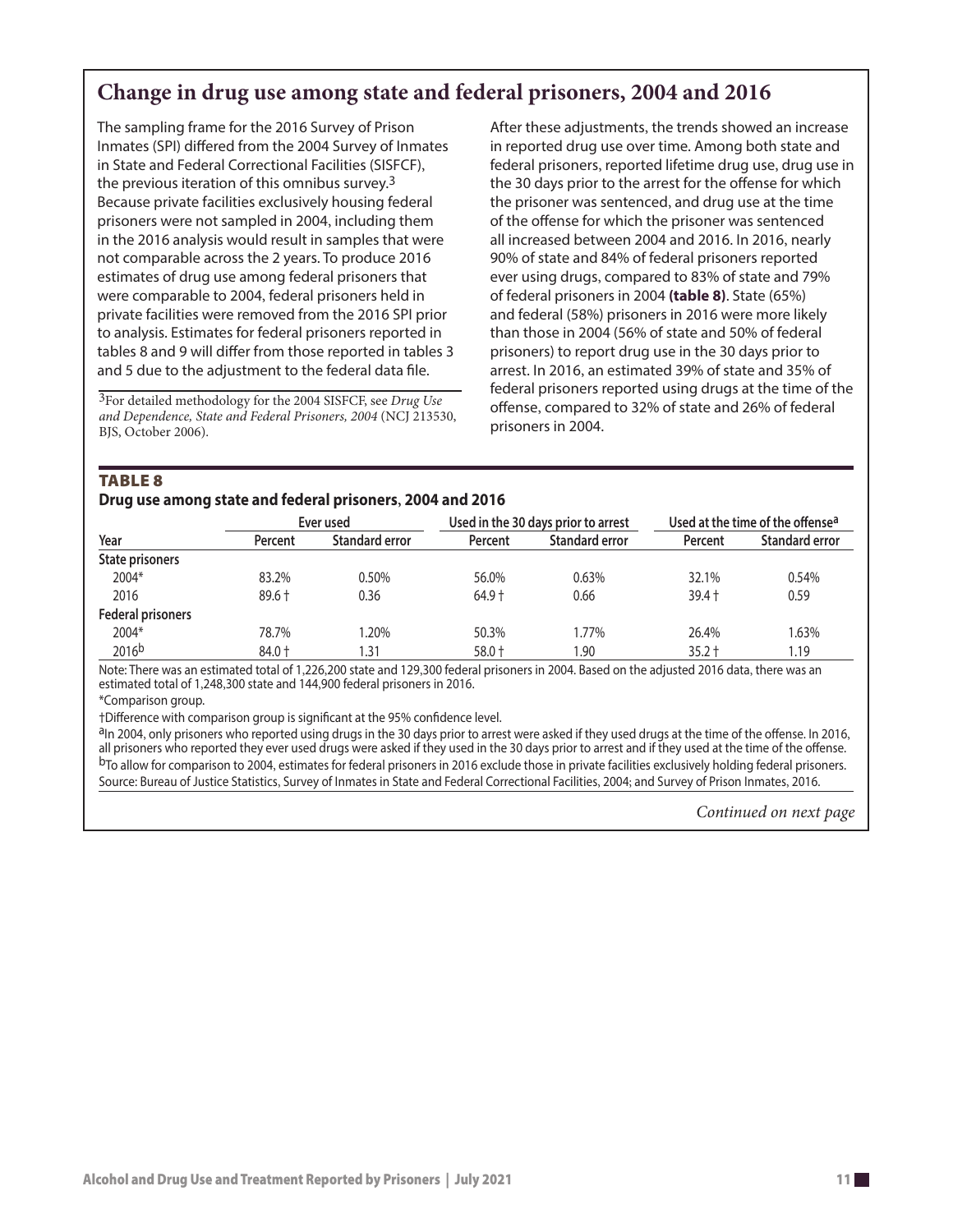### **Change in drug use among state and federal prisoners, 2004 and 2016 (continued)**

State prisoners were more likely in 2016 than in 2004 to report using marijuana, heroin, methamphetamine, or hallucinogens or misusing prescription drugs in the 30 days prior to arrest. Reported use of marijuana in the 30 days prior to arrest increased among state prisoners, from 40% in 2004 to 51% in 2016 **(table 9)**. State prisoners' reporting heroin use in the 30 days prior to arrest increased from 6% to 8%, and misuse of prescription drugs in the 30 days prior to arrest increased from 10% to 16%.

In 2016, misuse of prescription drugs was defined as using any prescription drug in a way not directed by a doctor and included both opioid-based medications (e.g., OxyContin) and nonopioid prescription drugs (e.g., Ritalin and Xanax). In 2004, misuse of prescription drugs was captured in a series of five questions about use of other opiates or methadone, other amphetamines, methaqualone, barbiturates, or tranquilizers without a doctor's prescription. State prisoners' reported use of cocaine in the 30 days prior to arrest declined from 21% in 2004 to 18% in 2016.

Federal prisoners were more likely in 2016 than in 2004 to report using marijuana (45% compared to 36%) or hallucinogens (10% compared to 6%) or misusing prescription drugs (13% compared to 8%) in the 30 days prior to arrest. Reported use of cocaine among federal prisoners in the 30 days prior to arrest declined from 18% in 2004 to 15% in 2016. The percentage of federal prisoners reporting heroin use in the 30 days prior to arrest remained the same between 2004 and 2016, at about 4%.

#### **TABLE 9**

### **Drug use in the 30 days prior to arrest among state and federal prisoners, by drug type, 2004 and 2016**

|                                 | 2004*   |                          | 2016a    |                          |
|---------------------------------|---------|--------------------------|----------|--------------------------|
| Drug use                        | Percent | <b>Standard</b><br>error | Percent  | <b>Standard</b><br>error |
| <b>State prisoners</b>          |         |                          |          |                          |
| Marijuana                       | 40.3%   | 0.64%                    | 50.8% †  | 0.66%                    |
| Cocaineb                        | 21.4    | 0.49                     | $17.7+$  | 0.45                     |
| Heroin                          | 6.1     | 0.35                     | $8.2 +$  | 0.39                     |
| Methamphetamine <sup>c</sup>    | 10.8    | 0.58                     | $15.5 +$ | 0.99                     |
| Hallucinogensd                  | 5.9     | 0.24                     | 10.2 †   | 0.38                     |
| Inhalantse                      | 1.0     | 0.09                     | $0.6 +$  | 0.07                     |
| Prescription drugs <sup>f</sup> | 9.6     | 0.35                     | $16.3 +$ | 0.47                     |
| <b>Federal prisoners</b>        |         |                          |          |                          |
| Marijuana                       | 36.2%   | 1.77%                    | 44.5% †  | 1.85%                    |
| Cocaineb                        | 18.0    | 0.89                     | $15.2 +$ | 0.69                     |
| Heroin                          | 4.3     | 0.64                     | 3.9      | 0.43                     |
| Methamphetamine <sup>c</sup>    | 10.1    | 1.34                     | 11.5     | 1.16                     |
| Hallucinogensd                  | 5.8     | 0.57                     | $9.6 +$  | 0.99                     |
| Inhalantse                      | 0.8     | 0.19                     | 0.6      | 0.16                     |
| Prescription drugs <sup>f</sup> | 7.9     | 0.80                     | 12.9†    | 0.79                     |

Note: There was an estimated total of 1,226,200 state and

129,300 federal prisoners in 2004. Based on the adjusted 2016 data, there was an estimated total of 1,248,300 state and 144,900 federal prisoners in 2016.

\*Comparison group.

†Difference with comparison group is significant at the 95% confidence level.

aTo allow for comparison to 2004, estimates for federal prisoners in 2016 exclude those in private facilities exclusively holding federal prisoners.

b<sub>Includes powder, crack, free base, and coca paste.</sub>

cRefers to meth, ice, crystal meth, glass, or crank.

dIncludes LSD, peyote, mescaline, psilocybin, PCP, or ecstasy. eIncludes substances such as amyl nitrite, cleaning fluid, locker room odorizers, gasoline, glue, nutrous oxide, or spray paints.

<sup>f</sup>Includes prescription drugs used in a way not prescribed by a doctor. Source: Bureau of Justice Statistics, Survey of Inmates in State and Federal Correctional Facilities, 2004; and Survey of Prison Inmates, 2016.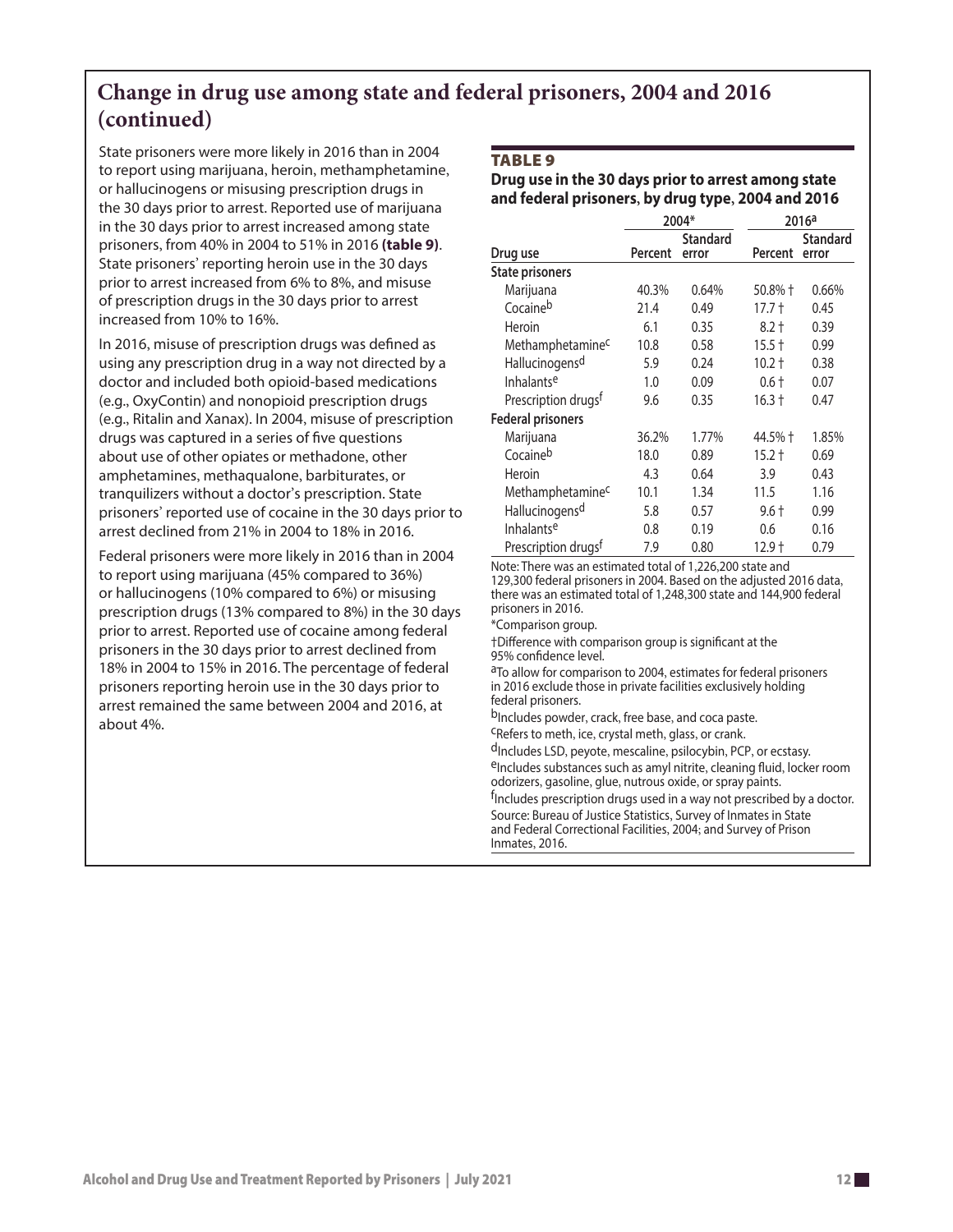## Methodology

Findings are based on self-reported data collected through face-to-face interviews with a national sample of state and federal prisoners in the 2016 Survey of Prison Inmates (SPI), produced by the Bureau of Justice Statistics. The 2016 SPI included confinement and community-based facilities but excluded special facilities such as those operated by or holding prisoners exclusively for the U.S. military, U.S. Immigration and Customs Enforcement, the U.S. Marshals Service, and correctional authorities in Indian country. Facilities in every state and the Federal Bureau of Prisons were eligible. The 2016 SPI was a stratified two-stage sample design in which prisons were selected in the first stage and prisoners within sampled facilities were selected in the second stage. The SPI sample was selected from a universe of 2,001 unique prisons (1,808 state and 193 federal). A total of 364 prisons (306 state and 58 federal) participated in the 2016 SPI out of 385 selected prisons (324 state and 61 federal). The first-stage response rate (i.e., the response rate among selected prisons) was 98.4% (98.1% among state prisons and 100% among federal prisons).4

A total of 24,848 prisoners (20,064 state and 4,784 federal) participated in the 2016 SPI, based on a sample of 37,058 prisoners (30,348 state and 6,710 federal).5 The second-stage response rate (i.e., the response rate among selected prisoners) was 70.0% (69.3% among state prisoners and 72.8% among federal prisoners).6

### **Standard errors and tests of significance**

When national estimates are derived from a sample, as with the SPI, caution must be used when comparing one estimate to another or when comparing estimates over time. Although one estimate may be larger than another, estimates based on a sample rather than a complete enumeration of the population have some degree of sampling error. The sampling error of an

estimate depends on several factors, including the size of the estimate, the number of completed interviews, and the intracluster correlation of the outcome within prisons. When the sampling error around an estimate is taken into account, estimates that appear different may not be statistically different.

One measure of the sampling error associated with an estimate is the standard error. The standard error may vary from one estimate to the next. Standard errors in this report were estimated using Taylor Series Linearization (TSL) to account for the complex design of the 2016 SPI and the 2004 Survey of Inmates in State and Federal Adult Correctional Facilities. The TSL method directly estimates variances through a linearized function by combining variance estimates from stratum and primary sampling units used to sample prisoners.

Readers may use the estimates and standard errors of the estimates provided in this report to generate a 95% confidence interval around the estimates as a measure of the margin of error. Typically, multiplying the standard error by 1.96 and then adding or subtracting the result from the estimate produces the confidence interval. This interval expresses the range of values within which the true population parameter is expected to fall 95% of the time if the same sampling method is used to select different samples.

For small samples and estimates close to 0%, the use of the standard error to construct the 95% confidence interval may not be reliable. Therefore, caution should be used when interpreting the estimates. Caution should also be used if constructing a 95% confidence interval, which would include zero in these cases, because the estimate may not be distinguishable from zero.

The standard errors have been used to compare selected groups of prisoners that have been defined by demographic characteristics and controlling offense. They have also been used to compare estimates of state and federal prisoners between 2004 and 2016. Differences in the estimates for subgroups in tables 4, 5, 6, 8, and 9 in this report have been tested and notated for significance at the 95% level of confidence. Readers should reference the tables for testing on specific findings. Unless otherwise noted, findings described in this report as higher, lower, or different passed a test at the 0.05 level of statistical significance (95% confidence level).

<sup>4</sup>A total of 15 prisons (12 state and 3 federal) that were sampled were deemed ineligible for the 2016 SPI. For more information, see *Methodology: Survey of Prison Inmates, 2016* (NCJ 252210, BJS, July 2019).

<sup>5</sup>There were 10,661 sampled prisoners who were eligible for the survey but did not participate. Another 1,549 sampled prisoners were deemed ineligible for the survey. For more information, see *Methodology: Survey of Prison Inmates, 2016* (NCJ 252210, BJS, July 2019).

<sup>6</sup>For more detailed information on the 2016 SPI, see *Methodology: Survey of Prison Inmates, 2016* (NCJ 252210, BJS, July 2019).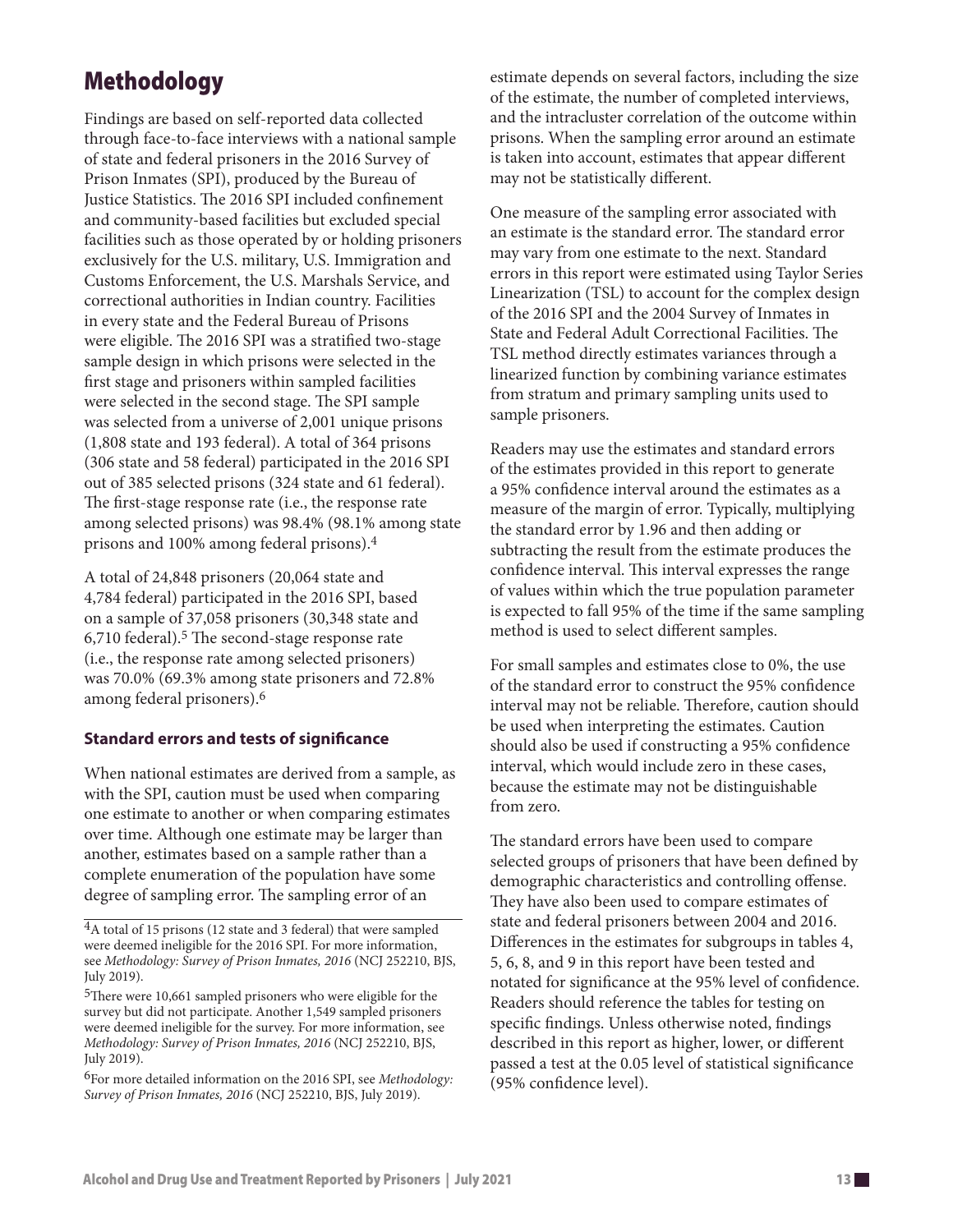### **Measurement of alcohol, drug, and substance use; use disorders; and treatment**

### *Alcohol and drug use*

Questions on past alcohol use consisted of an initial screener asking whether a prisoner had ever, even once, had a drink of any type of alcoholic beverage. For prisoners who answered yes, follow-up questions were asked about use in the 12 months prior to admission and at the time of the offense. Alcohol use in the 12 months prior to admission was conditioned on having drunk alcohol 6 or more days during the 12 months prior to admission to prison.

Questions on past drug use consisted of an initial screener asking about the following drug types a prisoner may have ever used in their lifetime: marijuana or hashish, any form of cocaine (like powder, crack, free base, or coca paste), heroin, methamphetamine (also referred to as meth, ice, crystal meth, glass, or crank), hallucinogens (like LSD, peyote, mescaline, psilocybin, PCP, or ecstasy), inhalants (like amyl nitrite, cleaning fluid, locker room odorizers, gasoline, glue, nitrous oxide, or spray paints), prescription drugs used in any way other than how the doctor prescribed, and any other drug or substance taken for "kicks or to get high." Prisoners could report that they used more than one type of drug. Prescription drugs included opioid-based pain relievers, nonopioid pain relievers, and other prescription drugs that were not pain relievers. The 2016 SPI questionnaire did not disaggregate opioid use by type. For each drug that a prisoner said they had ever used, follow-up questions were asked about use in the 30 days prior to the arrest and at the time of the controlling offense for which a prisoner was incarcerated. Only prisoners who reported ever using drugs and that they were not incarcerated for the entire 12 months prior to being admitted to prison for their current offense were asked about drug use in the 12 months prior to admission.

### *Alcohol, drug, and substance use disorders*

To estimate the prevalence of alcohol, drug, and substance abuse disorders, a series of questions adapted from questions modeled after the *Diagnostic and Statistical Manual of Mental Disorders*, Fourth Edition (DSM-IV) criteria for alcohol and drug dependence or abuse in the Substance Abuse and Mental Health Services Administration's National Survey on Drug Use and Health were included in the SPI survey. Estimates of alcohol use disorder include prisoners

who met either the DSM-IV alcohol dependence or abuse criteria. Estimates of drug use disorder include prisoners who met either the DSM-IV drug dependence or abuse criteria. Estimates of substance use disorder include prisoners who met the DSM-IV criteria for either dependence or abuse of alcohol or drugs.

### *Alcohol dependence*

The following SPI questions, with the corresponding DSM-IV criteria category in parentheses, were used to assess alcohol dependence. Prisoners who reported drinking 6 or more days during the 12 months before they were admitted to prison were asked questions that measured alcohol dependence. Positive responses to questions 1 through 8 and negative responses to questions 9 and 10 were indicative of alcohol dependence. Prisoners reporting three or more indicators across the DSM-IV categories denoted that a prisoner likely met the DSM-IV criteria for alcohol dependence.

During the 12 months before your admission to prison—

- 1. Did you need to drink more alcohol than you used to in order to get the effect you wanted? (tolerance-a)
- 2. Did you notice that drinking the same amount of alcohol had less effect on you than it used to? (tolerance-b)
- 3. Did you have two or more of these symptoms that lasted longer than a day after you cut back or stopped drinking alcohol (sweating or feeling that your heart was beating fast; having your hands tremble; having trouble sleeping; vomiting or feeling nauseous; seeing, hearing, or feeling things that weren't really there; feeling like you couldn't sit still; feeling anxious; having seizures or fits)? (withdrawal)
- 4. Was there a month or more when you spent a lot of time getting or drinking alcohol? (time spent-a)
- 5. Was there a month or more when you spent a lot of time getting over the effects of the alcohol you drank? (time spent-b)
- 6. Did using drugs cause you to give up or spend less time doing these types of important activities (working, going to school, taking care of children, doing fun things such as hobbies and sports,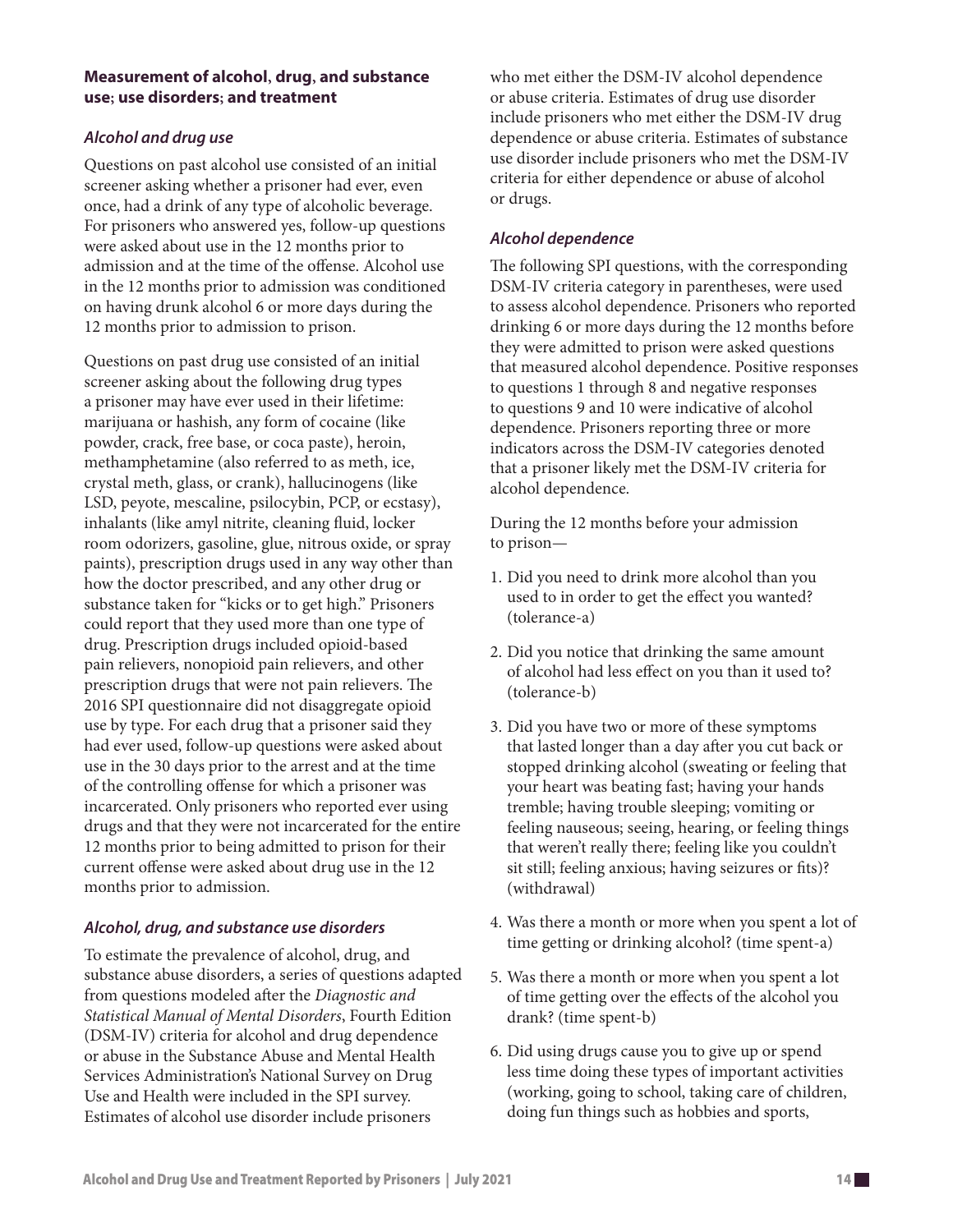and spending time with friends and family)? (neglect activities)

- 7. Did you continue to drink alcohol even though you thought drinking was causing you to have problems with your emotions, nerves, or mental health? (continued use despite problems-a)
- 8. Did you continue to drink alcohol even though you thought drinking was causing you to have physical problems? (continued use despite problems-b)
- 9. Were you able to keep the limits you set, or did you often drink more than you intended to? (compulsive use)
- 10. Were you able to cut down or stop drinking alcohol every time you wanted to or tried to? (impaired control)

### *Alcohol abuse*

The following SPI questions were used to determine whether a prisoner met the alcohol abuse criteria. The corresponding DSM-IV criteria category follows in parentheses. Prisoners who reported drinking 6 or more days during the 12 months before they were admitted to prison were asked questions that measured alcohol abuse. A positive response to one or more of the items, in conjunction with fewer than three positive responses to the alcohol dependence items, indicated that a prisoner was likely to have met the criteria for alcohol abuse.

During the 12 months before your admission to prison—

- 1. Did drinking alcohol cause you to have serious problems like this (neglecting your children, missing work or school, doing a poor job at work or school, losing a job or dropping out of school) either at home, work, or school? (failure to fulfill obligations)
- 2. Did you regularly drink alcohol and then do something where being drunk might have put you in physical danger? (use in hazardous situations)
- 3. Did drinking alcohol cause you to do things that repeatedly got you in trouble with the law? (legal problems)
- 4. Did you continue to drink alcohol even though you thought your drinking caused problems with family or friends? (social problems)

### **Drug dependence**

The following SPI questions, with the corresponding DSM-IV criteria category in parentheses, were used to assess drug dependence. Prisoners who had not been incarcerated for the entire 12 months prior to admission to prison for the offense for which they were serving a sentence and had reported using at least one drug in those 12 months were asked questions that measured drug dependence. Positive responses to questions 1 through 8 and negative responses to questions 9 and 10 were indicative of drug dependence. Prisoners reporting three or more indicators across the DSM-IV categories denoted that a prisoner likely met the DSM-IV criteria for drug dependence.

During the 12 months before your admission to prison—

- 1. Did you need to use more drugs than you used to in order to get the effect you wanted? (tolerance-a)
- 2. Did you notice that using the same amount of drugs had less effect on you than it used to? (tolerance-b)
- 3. Did you have two or more of these symptoms at the same time that lasted longer than a day after you cut back or stopped using drugs (having trouble sleeping or sleeping more than you normally do; feeling either very slowed down or like you couldn't sit still; feeling anxious; being physically sick, such as having cramps, diarrhea, a fever, or feeling nauseous)? (withdrawal)
- 4. Were you able to keep to the limits you set, or did you often use drugs more than you intended to? (compulsive use)
- 5. Were you able to cut down or stop using drugs every time you wanted to or tried to? (impaired control)
- 6. Was there a month or more when you spent a lot of your time getting or using drugs? (time spent-a)
- 7. Was there a month or more when you spent a lot of your time getting over the effects of the drugs you used? (time spent-b)
- 8. Did using drugs cause you to give up or spend less time doing these types of important activities (working, going to school, taking care of children, doing fun things such as hobbies and sports, and spending time with friends and family)? (neglect activities)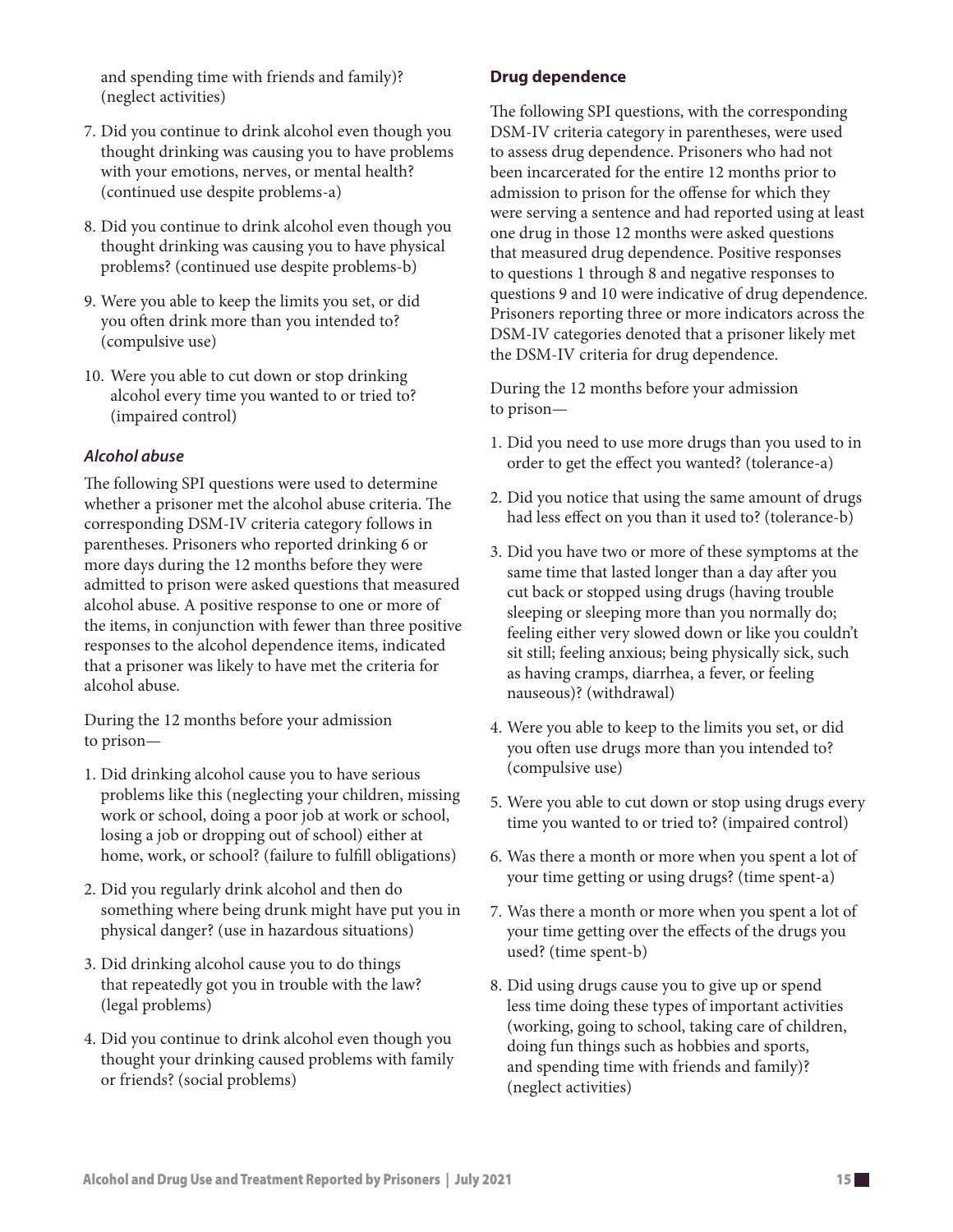- 9. Did you continue to use drugs even though you thought it was causing you to have problems with your emotions, nerves, or mental health? (continued use despite problems-a)
- 10. Did you continue to use drugs even though you thought it was causing you to have physical problems? (continued use despite problems-b)

### *Drug abuse*

The following SPI questions were used to determine whether a prisoner met the drug abuse criteria. The corresponding DSM-IV criteria category follows in parentheses. Prisoners who had not been incarcerated for the entire 12 months prior to admission to prison for the offense for which they were serving a sentence and had reported using at least one drug in those 12 months were asked questions that measured drug abuse. A positive response to one or more of the items across categories, in conjunction with fewer than three positive responses to the drug dependence items, indicated that a prisoner was likely to have met the criteria for drug abuse.

During the 12 months before your admission to prison—

- 1. Did using drugs cause you to have serious problems like this (neglecting your children, missing work or school, doing a poor job at work or school, losing a job or dropping out of school) either at home, work, or school? (failure to fulfill obligations)
- 2. Did you regularly use drugs and then do something where using drugs might have put you in physical danger? (use in hazardous situations)
- 3. Did using drugs cause you to do things that repeatedly got you in trouble with the law? (legal problems)
- 4. Did you continue to use drugs even though you thought it caused problems with family or friends? (social problems)

### *Alcohol and drug treatment*

Prisoners who reported ever using alcohol or drugs in their lifetime were asked about participation in treatment programs since their admission to

prison. Prisoners could report more than one type of treatment or program, but the reason (alcohol use, drug use, or both) for each specific type of treatment cannot be ascertained.

- Detoxification was defined as an alcohol or drug detoxification unit where prisoners spent up to 72 hours to "dry out."
- A residential program was defined as an alcohol or drug program in which prisoners lived in a special facility or unit designated for treatment.
- Counseling and therapy were defined as counseling sessions with a trained professional while not living in a special facility or unit.
- A self-help group included peer counseling programs, such as Alcoholics Anonymous, Cocaine Anonymous, or Narcotics Anonymous, and other forms of self-help groups.
- An education program was defined as, "an education or awareness program explaining problems with alcohol or drugs in any setting."
- Medication-assisted treatment was defined as a maintenance drug, such as methadone, disulfiram, or naltrexone, that is used to "cut a high or make you sick."

While all prisoners who reported ever using alcohol or drugs were asked about treatment participation, the treatment percentages presented in this report are based on those prisoners who met the criteria for having a substance use disorder, as it is a better indicator of need for treatment.

### **Offense type**

For sentenced and unsentenced prisoners with one offense, that offense is the controlling offense. For sentenced prisoners with multiple offenses and sentences, the controlling offense is the offense with the longest sentence. For sentenced prisoners with multiple offenses and one sentence, and for unsentenced prisoners with multiple offenses, the controlling offense is defined as the "most serious" offense, where violent offenses are most serious, followed by property, drug, public-order, and all other offenses.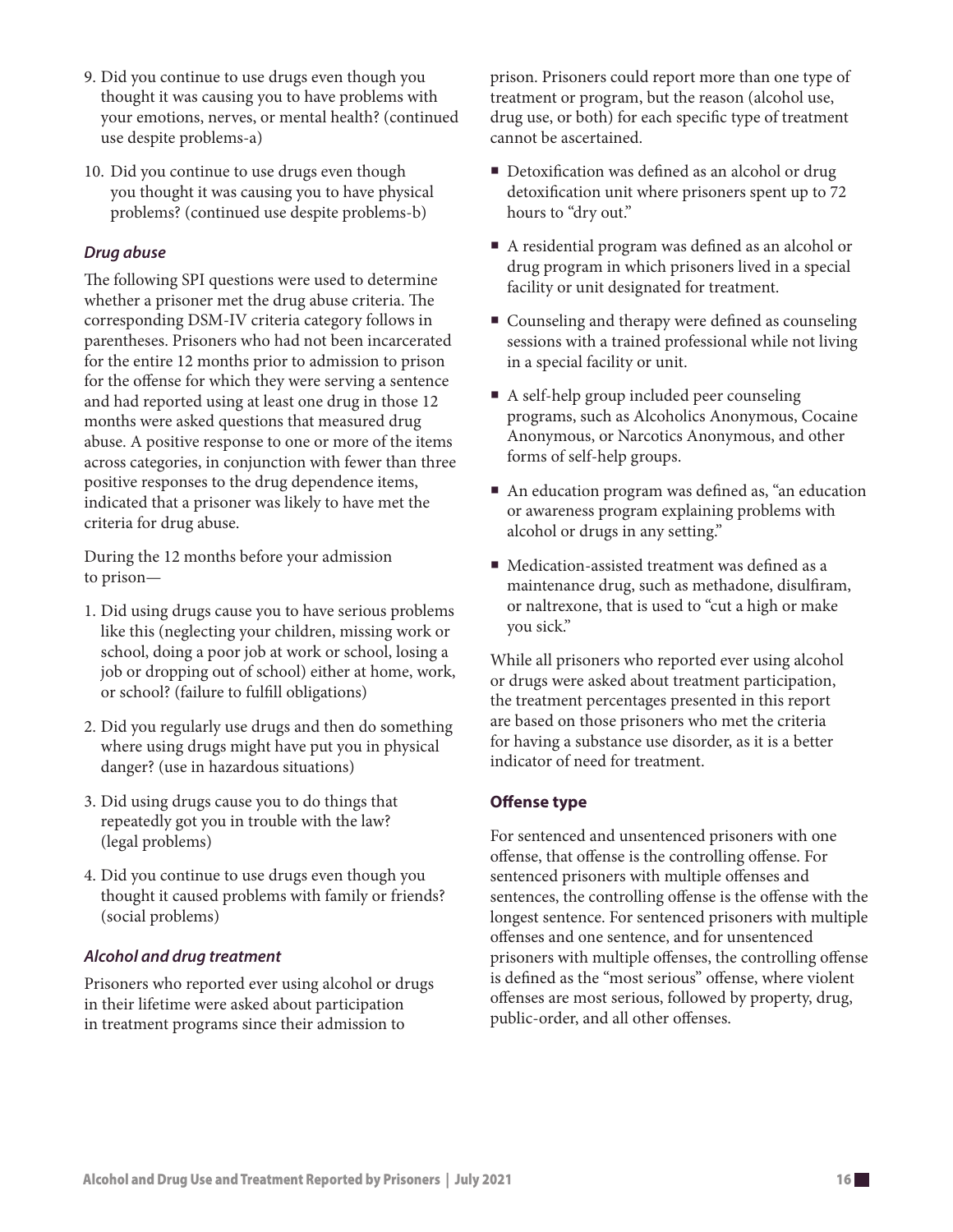### APPEnDIx TAblE 1 **Estimated number of state and federal prisoners , by selected characteristics , 2016**

| <b>Characteristic</b>                                         | <b>State prisoners</b> | <b>Federal prisoners</b> |
|---------------------------------------------------------------|------------------------|--------------------------|
| All prisoners                                                 | 1,248,300              | 173,400                  |
| Sex                                                           |                        |                          |
| Male                                                          | 1,159,100              | 162,700                  |
| Female                                                        | 89,200                 | 10,700                   |
| Race/ethnicity                                                |                        |                          |
| White <sup>a</sup>                                            | 391,800                | 35,900                   |
| Black <sup>a</sup>                                            | 415,500                | 55,000                   |
| <b>Hispanic</b>                                               | 254,700                | 63,500                   |
| American Indian/<br>Alaska Native <sup>a</sup>                | 17,600                 | 2,800                    |
| Asian/Native Hawaiian/<br>Other Pacific Islander <sup>a</sup> | 11,400                 | 2,600                    |
| Two or more races <sup>a</sup>                                | 138,600                | 11,200                   |
| Age                                                           |                        |                          |
| 18-24                                                         | 128,500                | 8,200                    |
| 25-34                                                         | 400,800                | 48,900                   |
| 35-44                                                         | 328,800                | 59,700                   |
| 45-54                                                         | 231,000                | 37,300                   |
| 55-64                                                         | 120,900                | 14,400                   |
| 65 or older                                                   | 38,400                 | 4,900                    |
| Controlling offenseb                                          |                        |                          |
| Violent                                                       | 690,800                | 21,900                   |
| Property                                                      | 189,800                | 12,100                   |
| Drug                                                          | 184,400                | 81,400                   |
| Public order                                                  | 161,400                | 53,400                   |
| DUI/DWI                                                       | 31,100                 |                          |
| Other public order                                            | 130,300                |                          |

Note: Estimates are rounded to the nearest 100. Details may not sum to totals due to rounding. Counts are weighted to totals from the 2015 National Prisoner Statistics program. See *Methodology: Survey of Prison Inmates , 2016* (NCJ 252210 , BJS , July 2019).

#### /Not reported.

aExcludes persons of Hispanic origin (e.g., "white" refers to non-Hispanic whites and "black " refers to non-Hispanic blacks).

b<sub>For sentenced and unsentenced prisoners with one offense, that</sub> offense is the controlling offense. For sentenced prisoners with multiple offenses and sentences , the controlling offense is the offense with the longest sentence. For sentenced prisoners with multiple offenses and one sentence , and for unsentenced prisoners with multiple offenses , the controlling offense is defined as the "most serious " offense , where violent offenses are most serious , followed by property , drug , public-order , and all other offenses.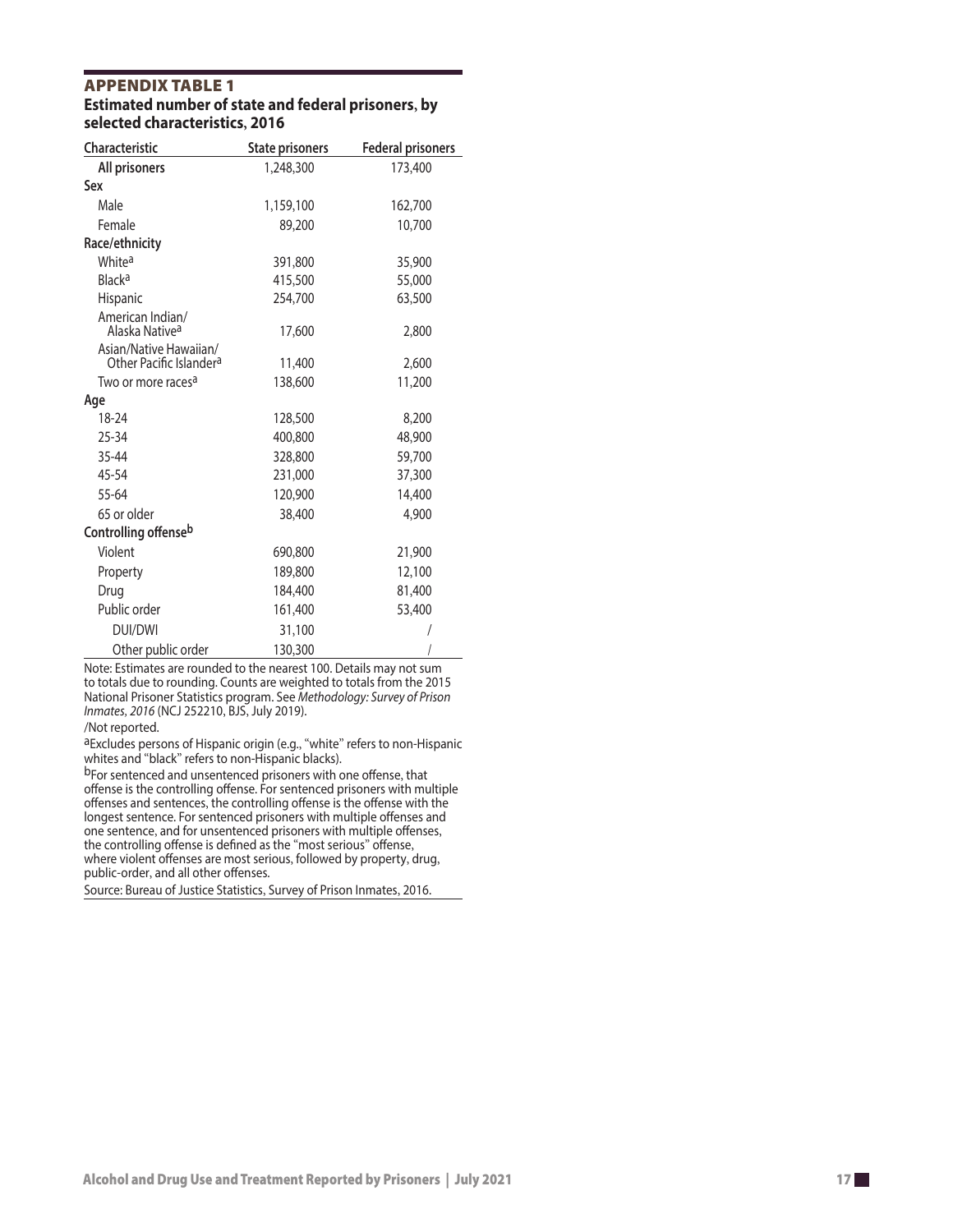### APPEnDIx TAblE 2

**Standard errors for table 6: Substance use disorders among state and federal prisoners, by selected characteristics, 2016**

|                                                  |                         | <b>State prisoners</b> |                           | <b>Federal prisoners</b> |                      |                           |  |
|--------------------------------------------------|-------------------------|------------------------|---------------------------|--------------------------|----------------------|---------------------------|--|
| Characteristics                                  | Alcohol<br>use disorder | Drug use<br>disorder   | Substance<br>use disorder | Alcohol<br>use disorder  | Drug use<br>disorder | Substance<br>use disorder |  |
| <b>Total</b>                                     | 0.48%                   | 0.87%                  | 0.91%                     | 1.04%                    | 1.63%                | 2.05%                     |  |
| Sex                                              |                         |                        |                           |                          |                      |                           |  |
| Male                                             | 0.50%                   | 0.93%                  | 0.98%                     | 1.10%                    | 1.73%                | 2.20%                     |  |
| Female                                           | 0.87                    | 2.11                   | 1.88                      | 1.32                     | 2.78                 | 2.97                      |  |
| Race/ethnicity                                   |                         |                        |                           |                          |                      |                           |  |
| White                                            | 0.67%                   | 1.11%                  | 1.07%                     | 1.72%                    | 2.77%                | 2.71%                     |  |
| <b>Black</b>                                     | 0.66                    | 1.13                   | 1.15                      | 0.94                     | 2.18                 | 2.14                      |  |
| Hispanic                                         | 0.87                    | 1.36                   | 1.58                      | 1.58                     | 2.23                 | 2.86                      |  |
| American Indian/<br>Alaska Native                | 3.99                    | 5.07                   | 4.08                      | 8.97                     | 7.49                 | 1.14                      |  |
| Asian/Native Hawaiian/<br>Other Pacific Islander | 3.19                    | 5.58                   | 6.38                      | 6.78                     | 7.05                 | 7.92                      |  |
| Two or more races                                | 1.08                    | 1.72                   | 1.75                      | 3.17                     | 4.76                 | 4.84                      |  |
| Age                                              |                         |                        |                           |                          |                      |                           |  |
| 18-24                                            | 1.13%                   | 2.02%                  | 1.99%                     | 3.65%                    | 4.61%                | 5.24%                     |  |
| 25-34                                            | 0.74                    | 1.32                   | 1.27                      | 1.32                     | 2.22                 | 2.51                      |  |
| 35-44                                            | 0.88                    | 1.23                   | 1.32                      | 1.54                     | 2.36                 | 2.95                      |  |
| 45-54                                            | 0.87                    | 1.25                   | 1.31                      | 1.49                     | 2.52                 | 2.64                      |  |
| 55-64                                            | 1.24                    | 1.57                   | 1.95                      | 1.87                     | 3.09                 | 4.07                      |  |
| 65 or older                                      | 2.21                    | 2.01                   | 2.92                      | 1.70                     | 3.97                 | 3.76                      |  |
| <b>Controlling offense</b>                       |                         |                        |                           |                          |                      |                           |  |
| Violent                                          | 0.57%                   | 0.84%                  | 0.91%                     | 1.97%                    | 4.46%                | 5.03%                     |  |
| Property                                         | 0.94                    | 1.41                   | 1.36                      | 3.35                     | 1.94                 | 3.56                      |  |
| Drug                                             | 0.87                    | 1.74                   | 1.61                      | 1.23                     | 2.26                 | 2.62                      |  |
| Public order                                     | 1.57                    | 1.41                   | 1.73                      | 1.09                     | 1.98                 | 2.40                      |  |
| <b>DUI/DWI</b>                                   | 3.88                    | 4.22                   | 5.05                      |                          |                      |                           |  |
| Other public order                               | 1.08                    | 1.74                   | 1.84                      |                          |                      |                           |  |
| /Not reported.                                   |                         |                        |                           |                          |                      |                           |  |